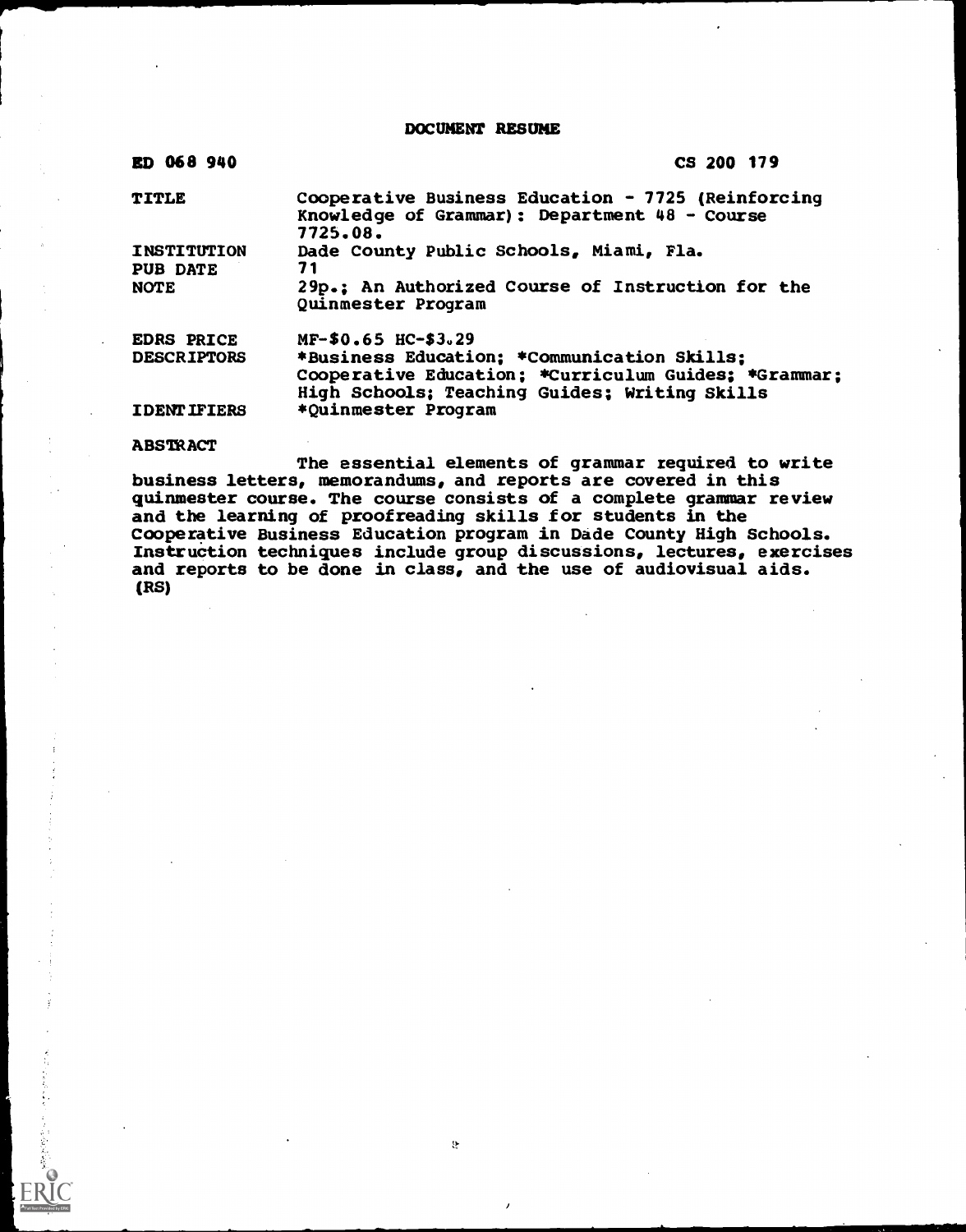ED 068940 **Washington** 

200

**VS** 

US DEPARTMENT OF HEALTH.<br>
EDUCATION & WELFARE<br>
OFFICE OF EDUCATION<br>
THIS DOCUMENT HAS BEEN REPRO<br>
DUCED EXACTLY AS RECEIVED FROM<br>
DUCED EXACTLY AS RECEIVED FROM<br>
THE PERSON OR ORGANIZATION ORIGINAL<br>
INATING IT POINTS OF VI

## AUTHORIZED COURSE OF INSTRUCTION FOR THE



COOPERATIVE BUSINESS EDUCATION - 7725 (Reinforcing Knowledge of Grammar)

Department  $48 - \text{Course } 7725.08$ 

FILMED FROM BEST AVAILABLE COPY

 $\ldots$  1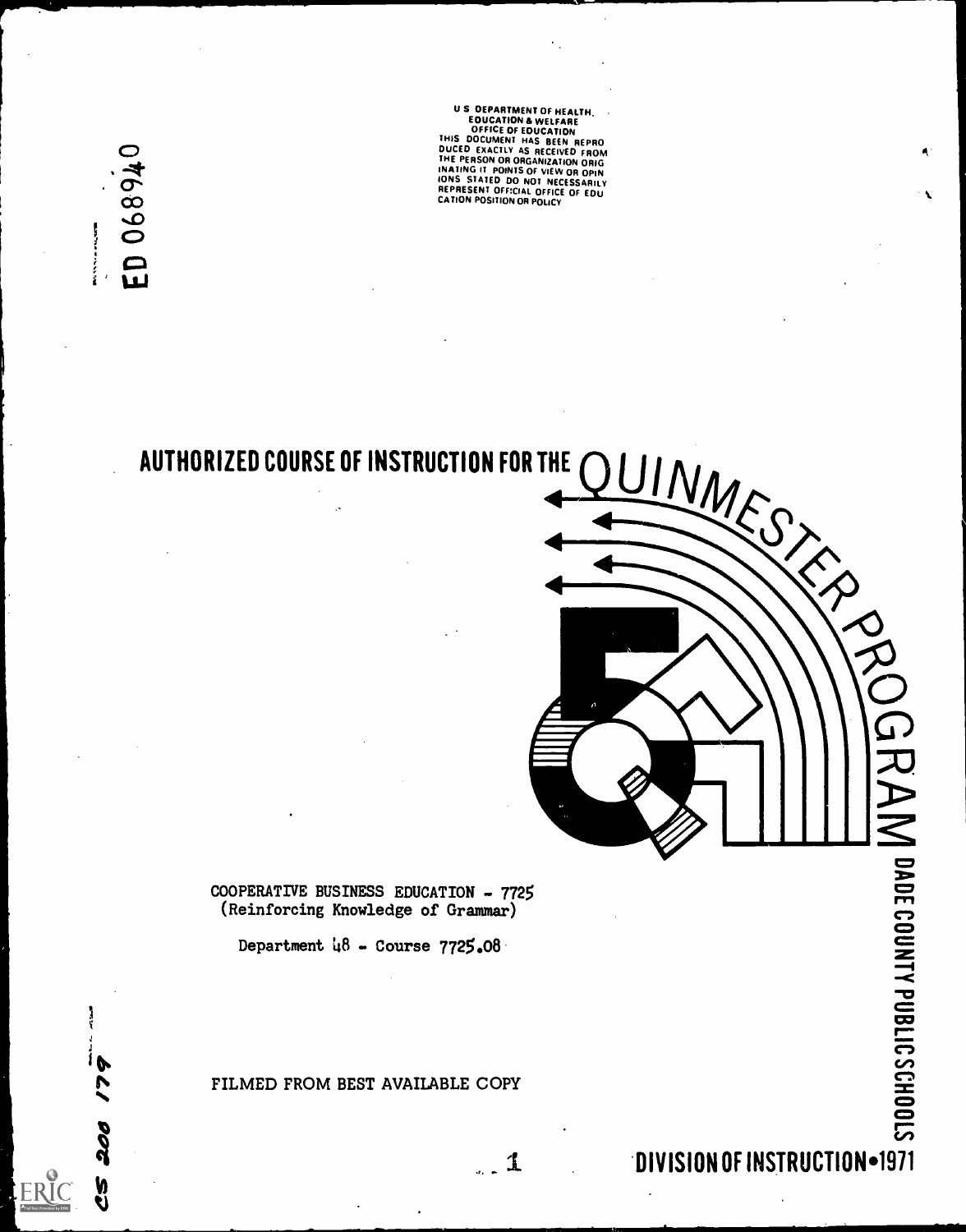## $\circ$ DADE COUNTY PUBLIC SCHOOLS 1410 NORTHEAST SECOND AVENUE MIAMI, FLORIDA 33132

 $\bullet$  and  $\bullet$ 

 $\overrightarrow{w}$ 

#### Course Outline

COOPERATIVE BUSINESS EDUCATION - 7725 (Reinforcing Knowledge of Grammar)

Department 48 - Course 7725.08

the division of

VOCATIONAL, TECHNICAL AND ADULT EDUCATION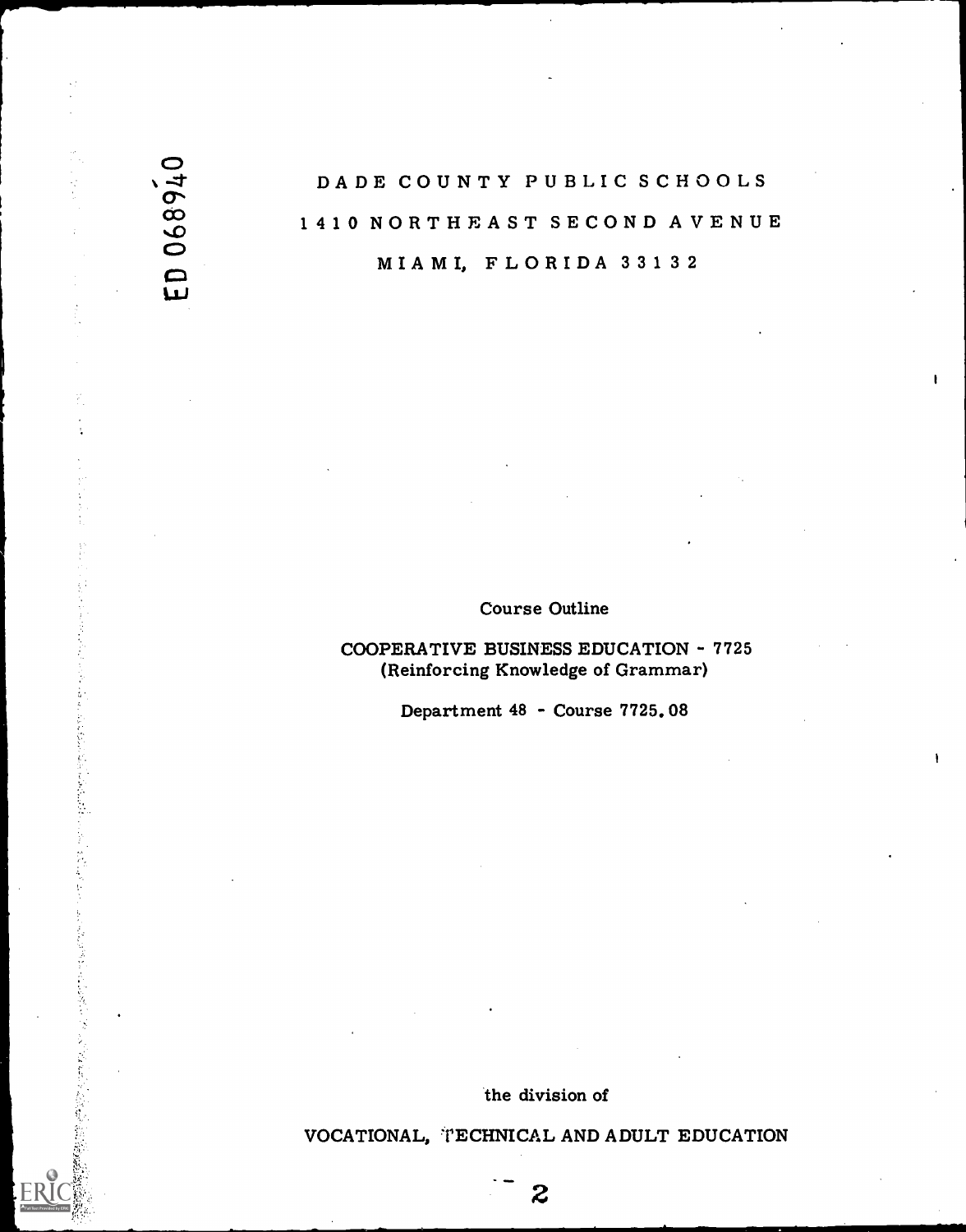### DADE COUNTY SCHOOL BOARD

Mr. William Lehman, Chairman Mr. G. Holmes Braddock. Vice-Chairman Mrs. Ethel Beckham Mrs. Crutcher Harrison Mrs. Anna Brenner Meyers Dr. Ben Sheppard Mr. William H. Turner

Dr. E. L. Whigham, Superintendent of Schools Dade County Public Schools Miami, Florida 33132

Published by the Dade County School Board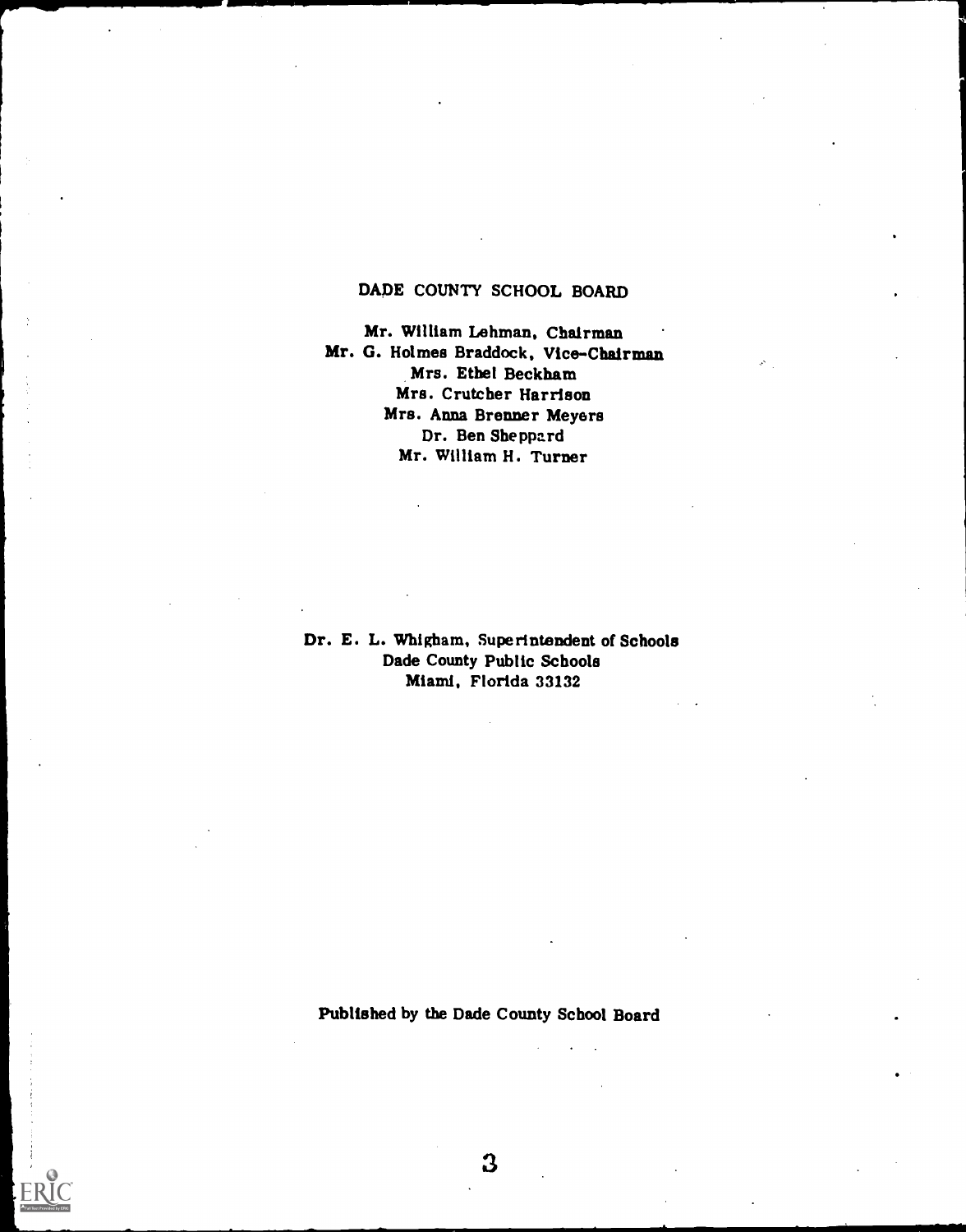#### COURSE DESCRIPTION

State Category

÷.

Number

The True of Grammar<br>
The Category<br>
County Dept. County Course Course Course Title County Course Number

Reinforcing Knowledge

This is a basic course for one quinmester to complete grammar review and to build a vocabulary relating to personality development, office relationships, job finding and job success.

 $\boldsymbol{4}$ 

Indicators of Success: Applicants must have applied and been accepted in the Cooperative Business Education program and completed "Developing the Art of Communication'', Course Number 7725.07, satisfactorily.

 $\mathcal{L}^{\star}_{\mathcal{L}}$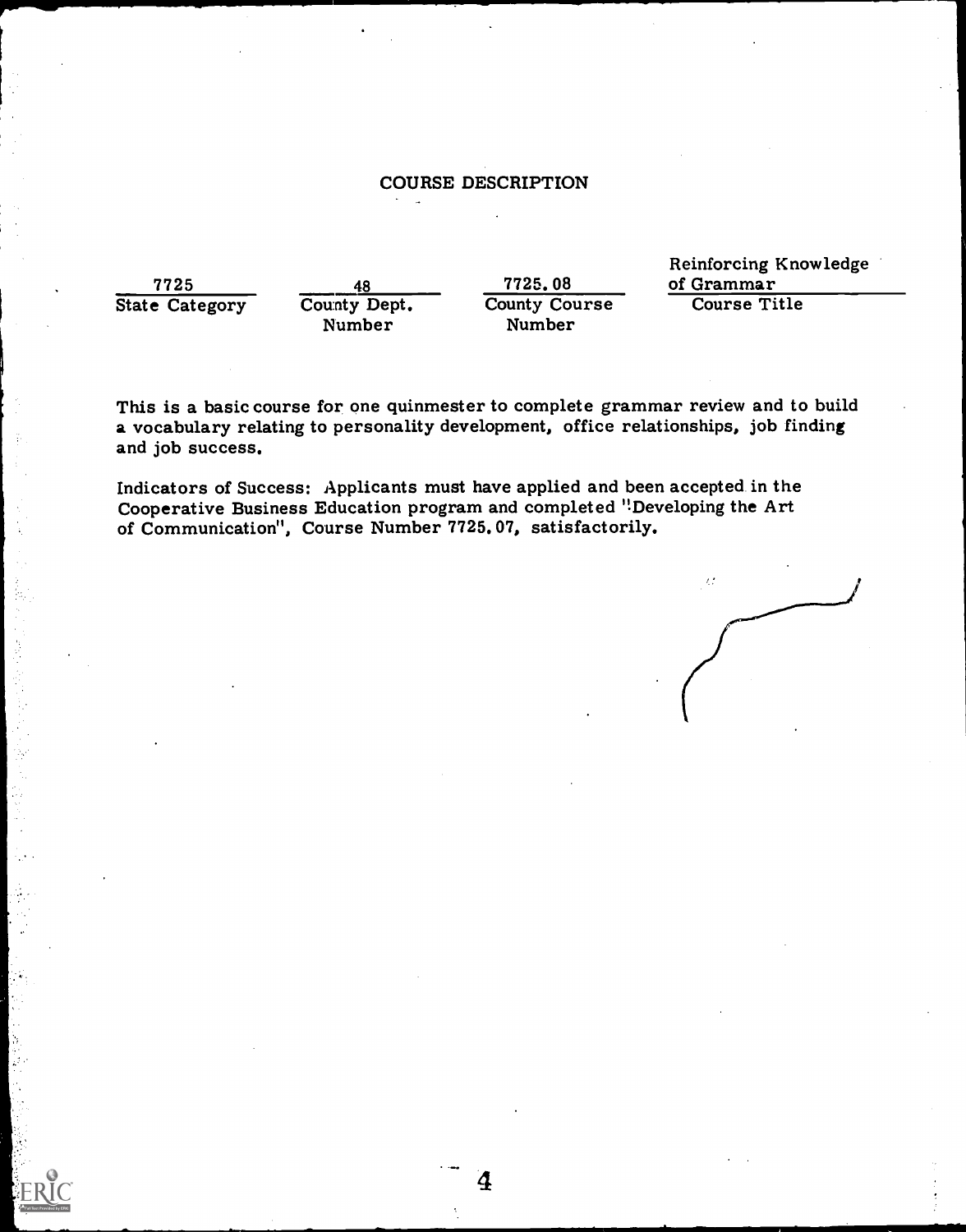#### PREFACE

The following quinmester course outline has been prepared as a guide to help the students thoroughly understand the framework of English giving them a background sufficient to be able to overcome their inadequacies of speaking and writing.

The pressing need in the business office for competent employees and the opportunities opening up for women executives make a knowledge of grammar extremely important. Success as a business worker will depend upon how well one can express, orally or on paper, facts and ideas.

This outline content covers the essential elements of grammar required to write business letters, memorandums, and reports. The student entering the business world needs to review the sentence, verbs, nouns, pronouns, adjectives, adverbs, prepositions and conjunctions. This course outline is intended to review each aspect necessary to reinforce grammar principles and to build proofreading skill which is necessary for each business  $\hat{\text{e}}$ inployee.

The course is written for one quinmester that allows for 45 hours of instruction. The course outline consists of eleven blocks of instruction. The classroom instruction includes group discussions, lectures, exercises and reports to be done immediately in class after presentation of principles, and the use of audiovisual aids.

Students who have applied and been accepted in the Cooperative Business Education program and successfully completed Course #7725.07, "Developing the Art of Communication", should be admitted to this course.

 $\cdot {\bf i}$  .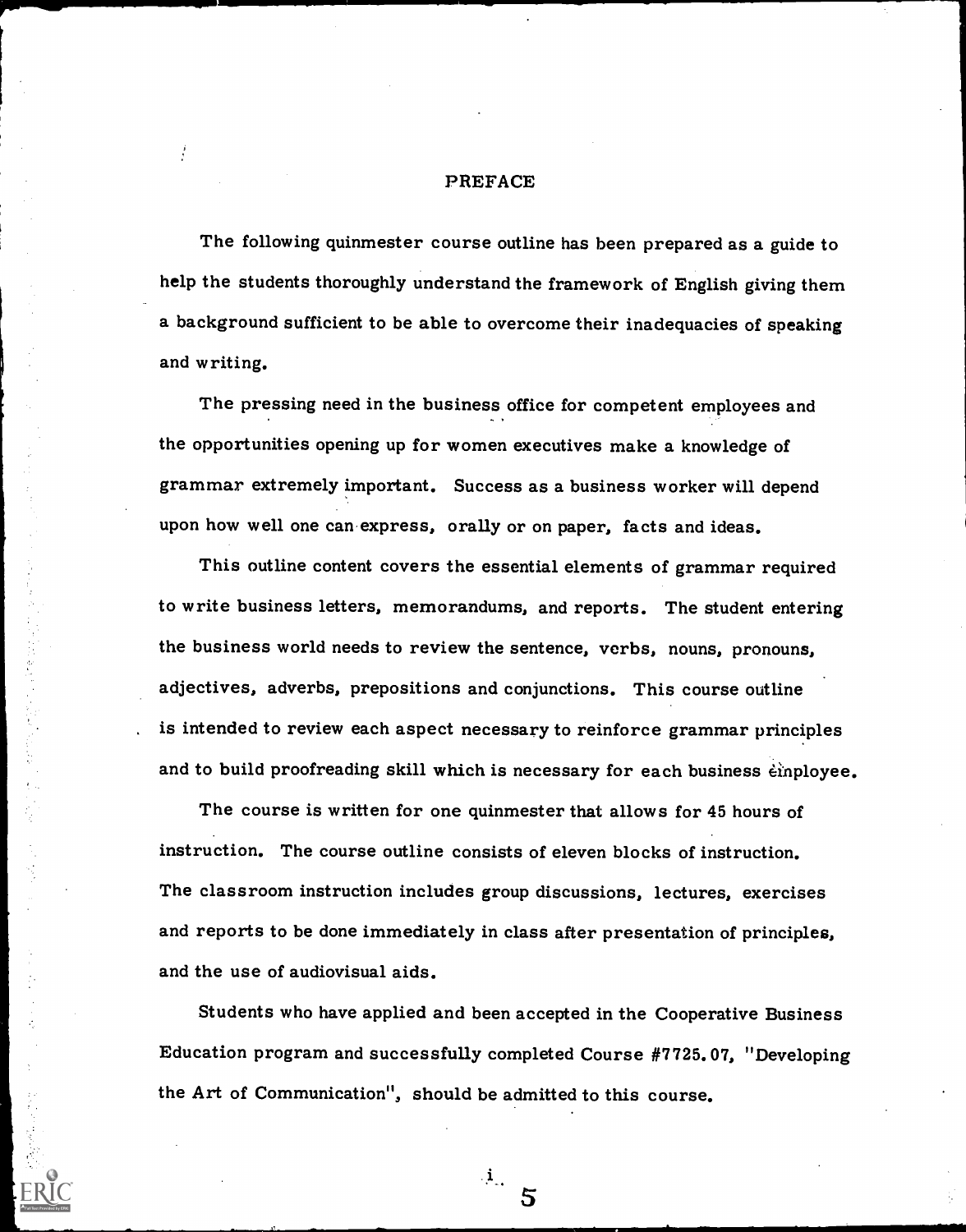This outline was developed through the cooperative efforts of the instructional and supervisory personnel, the quinmester advisory committee, and the Vocational Teacher Education Service; it has been approved by the Dade County Vocational Curriculum Committee.

6

i.<br>Pr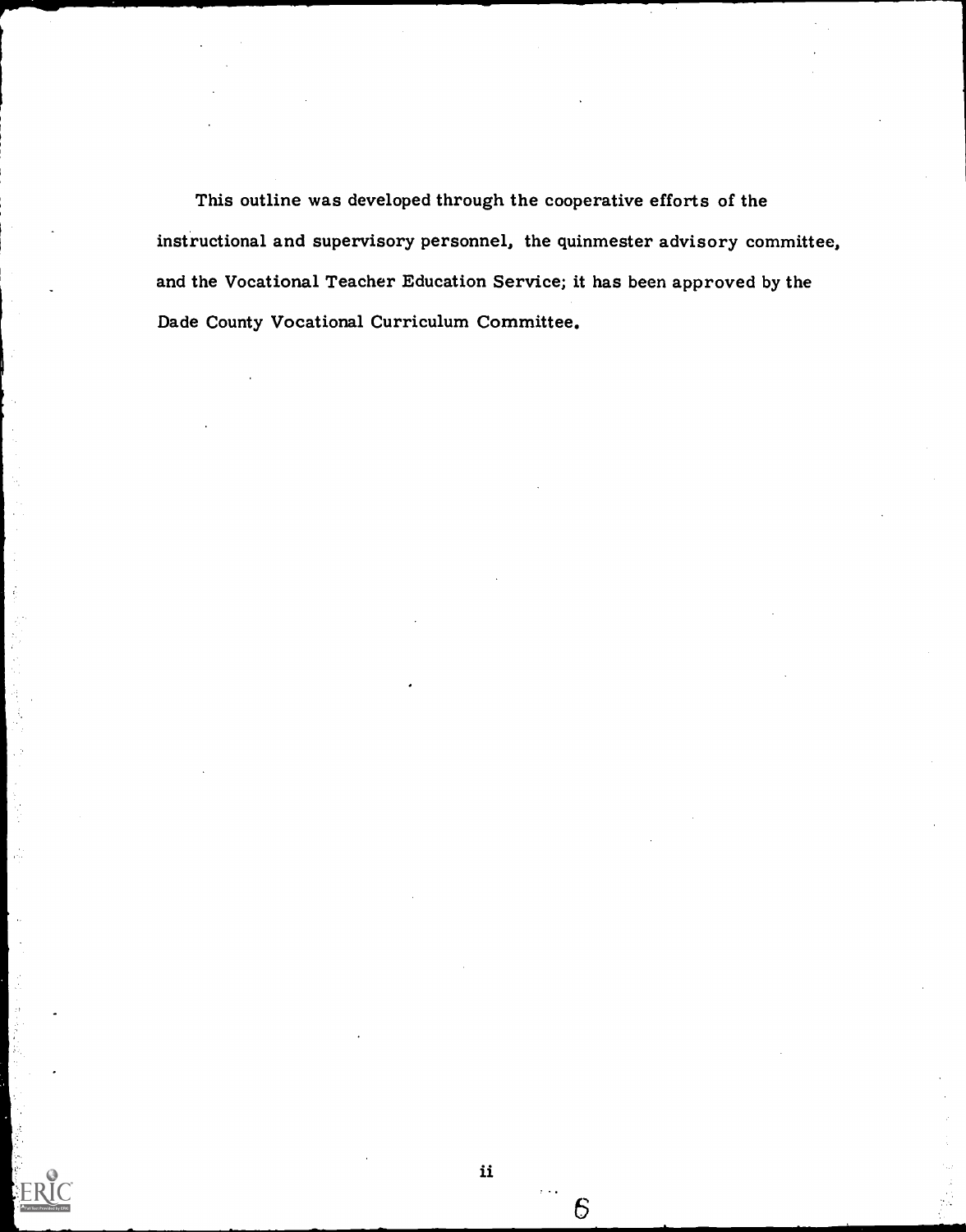### TABLE OF CONTENTS with Suggested Hourly Breakdomn

 $\gamma^{12}$ 

计指数字 医葡萄糖酸

ķ

 $\frac{\epsilon}{2}$ 

**ERI** 

 $\star$ 

|              |                                                                                                                                                          | rage                                                   |
|--------------|----------------------------------------------------------------------------------------------------------------------------------------------------------|--------------------------------------------------------|
|              | PREFACE<br>SPECIFIC BLOCK OBJECTIVES. vi                                                                                                                 | i                                                      |
| <b>BLOCK</b> |                                                                                                                                                          |                                                        |
|              | I. LANGUAGE FRAMEWORK (2 hours)<br>Framework of Language - Grammar<br>Framework - meaningful communication $\cdots$                                      | $\bf{r}$                                               |
| II.          | THE SENTENCE (5 hours)<br>Principal Parts of a Sentence<br>Types of Sentences                                                                            | 1<br>$\mathbf{1}$<br>1                                 |
| III.         | VERBS (5 hours)<br>Principal Parts of Verbs.<br>Troublesome Verbs                                                                                        | 1<br>$\mathbf{1}$<br>-1                                |
| IV.          | NOUNS AND PRONOUNS (5 hours)<br>Plural Endings of Nouns 1<br>Compound Nouns<br>Possessive Forms of Nouns<br>Nominative and Objective Forms of Pronouns 1 | $\mathbf{1}$<br>$\mathbf 1$                            |
| V.           | SUBJECT AND PREDICATE AGREEMENT (5 hours)<br>Predicate Agreement with Simple Subject 2<br>Predicate Agreement with Compound Subject                      |                                                        |
| VI.          | ADJECTIVES (5 hours)<br>Comparison of Adjectives<br>Compound Adjectives<br>Pitfalls with Adjectives                                                      | $\boldsymbol{2}$<br>$\boldsymbol{2}$<br>$\mathbf{2}$   |
| VII.         | ADVERBS (5 hours)<br>Kinds of Adverbs<br>Adverb Pitfalls<br>Confusion with Adjectives                                                                    | $\boldsymbol{2}$<br>$\boldsymbol{2}$<br>$\overline{2}$ |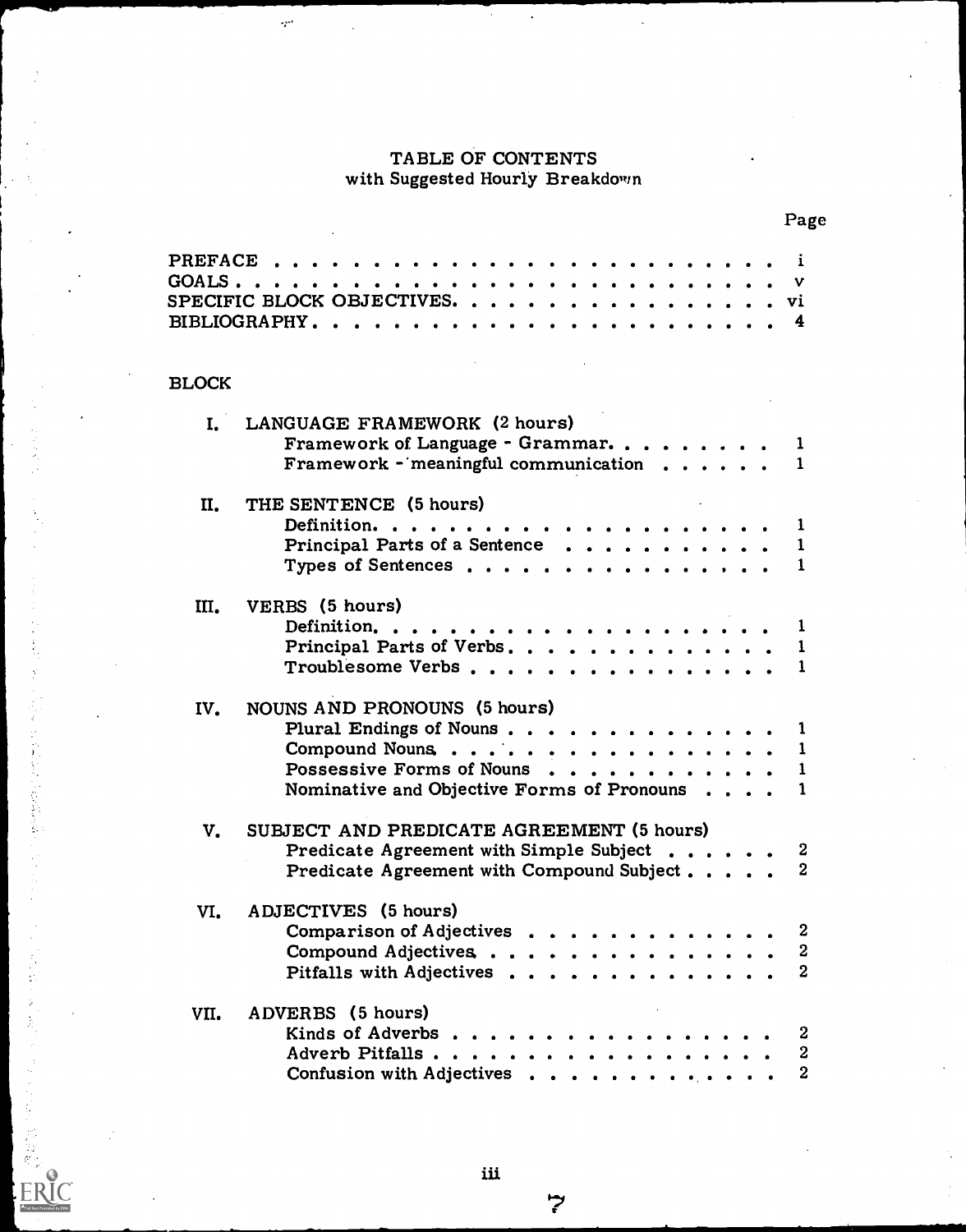| VIII. | PREPOSITIONS ({ hours)                                                |
|-------|-----------------------------------------------------------------------|
|       | Necessary Piltonsitions for Certain Words. 2                          |
|       |                                                                       |
|       |                                                                       |
| IX.   | CONJUNCTIONS (3 hours)                                                |
|       |                                                                       |
|       | Correlative $\ldots \ldots \ldots \ldots \ldots \ldots \ldots \ldots$ |
|       |                                                                       |
|       |                                                                       |
| x.    | VOCABULARY (7 hours)                                                  |
|       | Personality Development 3                                             |
|       |                                                                       |
|       | Job Finding and Job Success 3                                         |
| XI.   |                                                                       |
|       | APPENDIX: QUINMESTER POST-TEST SAMPLE AND                             |
|       |                                                                       |

 $i^{y}$   $\rightarrow$  8

 $\overbrace{\mathop{\mathrm{ERIC}}\limits_{\mathop{\mathsf{PrulletC}}\limits_{\mathop{\mathrm{Frob}}\limits_{\mathop{\mathrm{Cov}}\limits}}}}^{6}$ 

 $\sqrt{2}$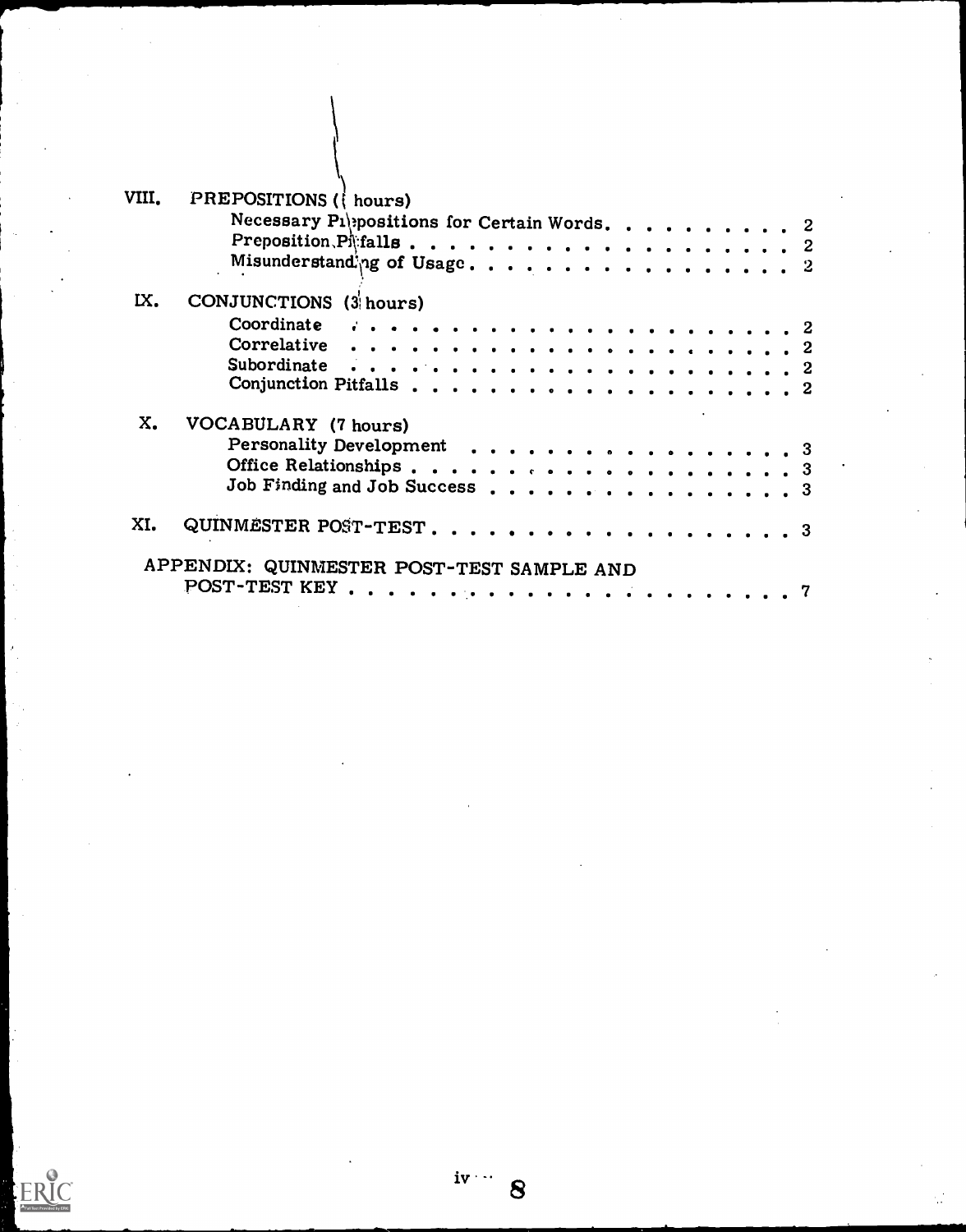#### GOALS

The Cooperative Business Education student, upon completion of this course, must be able to demonstrate:

- 1. The ability to write business letters applying acceptable grammar usage.
- 2. The ability to apply acceptable grammar principles in writing memorandums, telegrams, messages and reports.

9

 $\mathbf{r}$ 

- 3. The ability to set up written communications of all types in a pattern acceptable in our business society.
- 4. The ability to attain variety in grammar usage to enhance business relationships.
- 5. Knowledge and understanding of a vocabulary relevant to job finding and job success.

 $\ddot{\cdot}$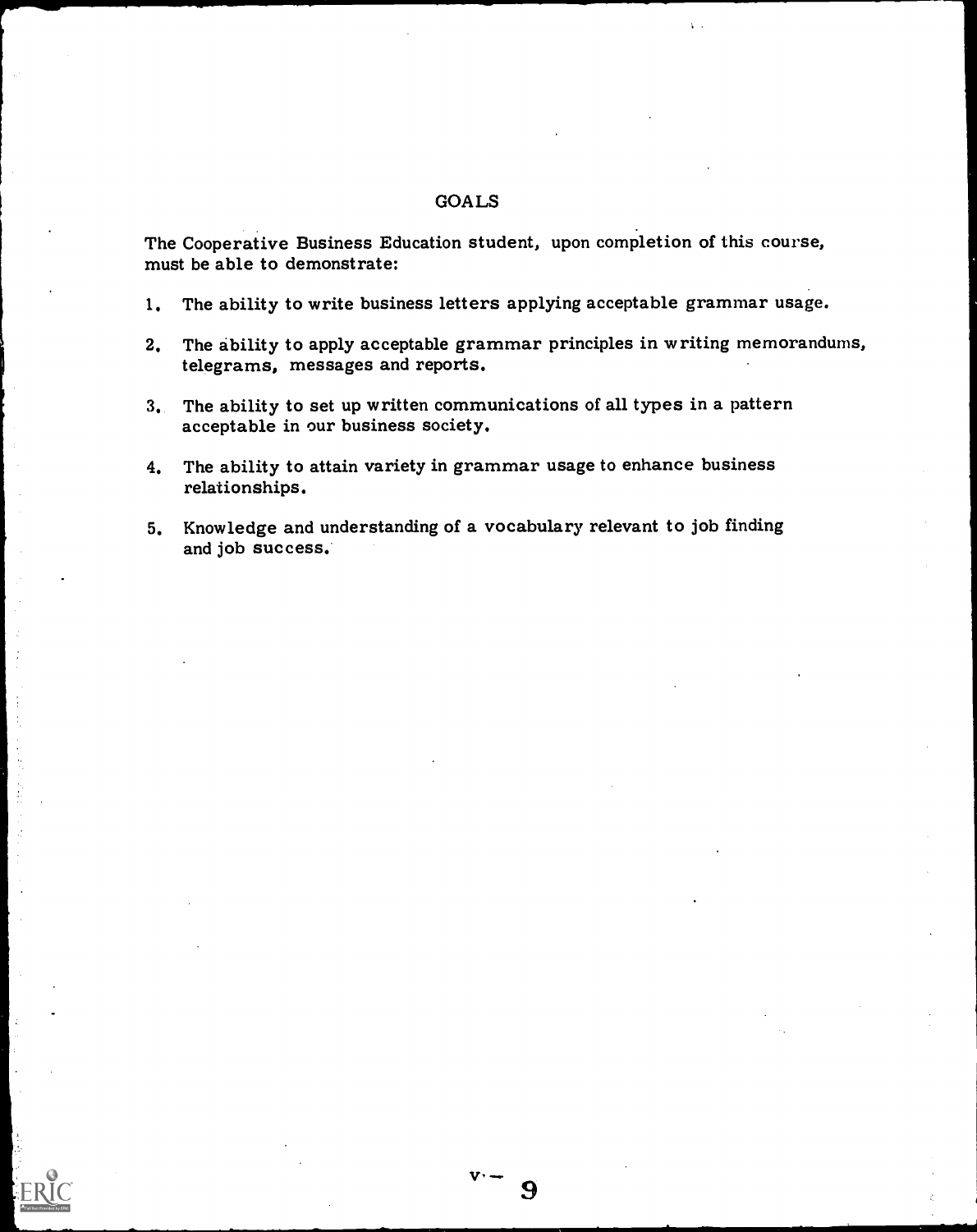#### SPECIFIC BLOCK OBJECTIVES

## BLOCK I - LANGUAGE FRAMEWORK

The student must be able to:

- 1. Define the communicator's framework of expression.
- 2. List several needs for having a solid framework of grammar in order to communicate meaningfully.
- 3. Demonstrate an understanding of language by indicating beside a group of sentences that are both correctly and incorrectly constructed whether they are correct or incorrect.
- 4. Demonstrate his present framework of language or lack of it by the following:
	- a. Given a business letter, a report and minutes of a meeting, re-write and make corrections to strengthen the structure.
	- b. Given a list of words incorrectly spelled, write them giving the correct spelling.
	- c. Given a list of frequently used words, write a short definition of each.
	- d. Given partial words not including the prefix or the suffix, supply the missing pait of the word.

#### BLOCK II - THE SENTENCE

The student must be able to:

- r.State, in writing, a brief definition of a sentence.
- 2. List, in writing, the principal parts of a sentence.
- 3. Demonstrate an understanding of sentence structure by writing
- 4. several correctly structured sentences.<br>List, in writing, the various types of sentences and give an example of each.
- 5. State, in writing, the rules that will insure effective mastery of basic sentence essentials, and give examples.

#### BLOCK III - VERBS

The student must be able to:

- 1. Given a list of sentences, determine if the verb is missing, and supply one in writing where needed.
- 2. Given a list of sentences, make a list of the main verbs and a list of the helping verbs.
- 3. List the principal parts of a verb.
- 4, Demonstrate by using in a sentence, the six tenses formed by the three parts of the verb.

 $_{\rm vi}$  10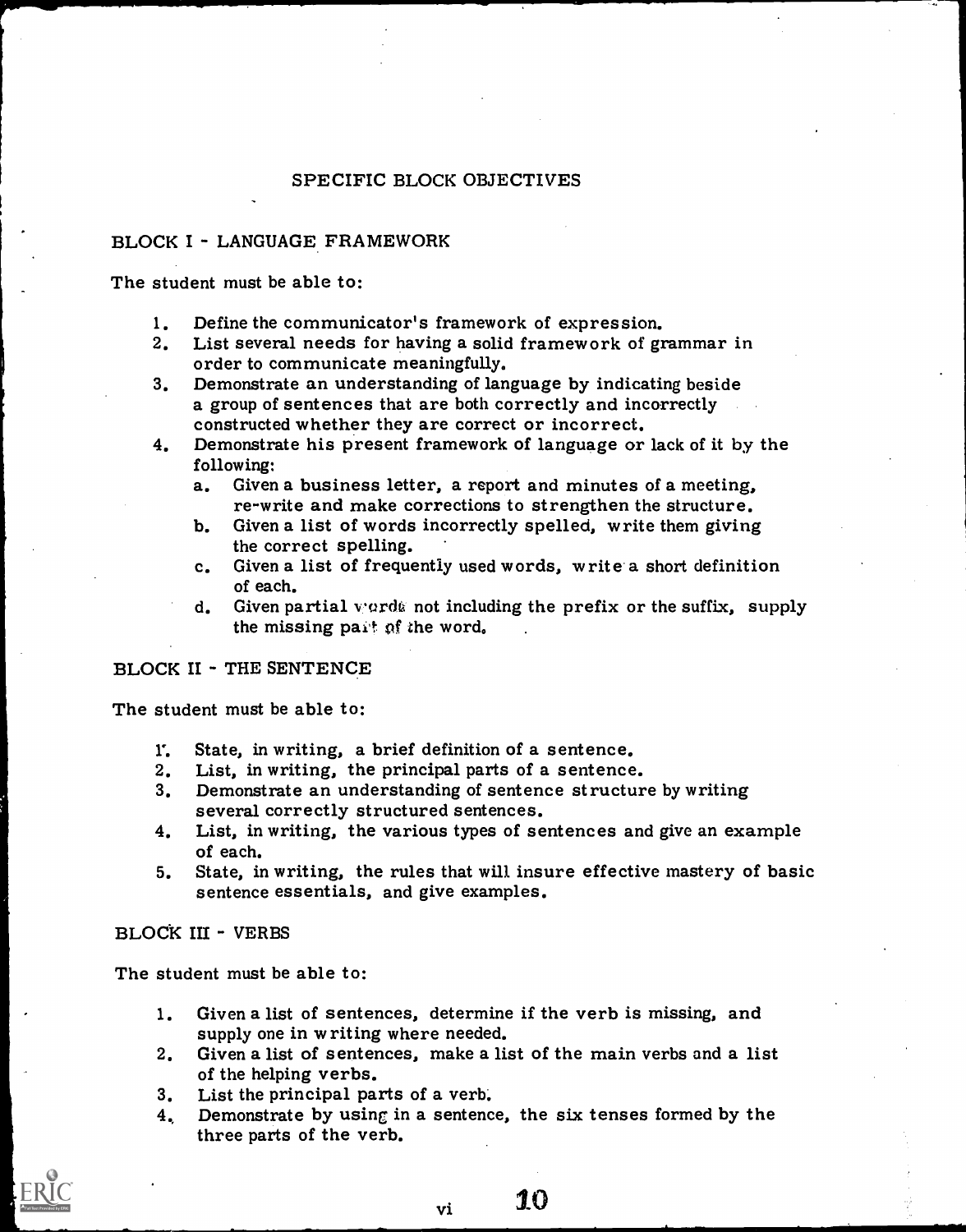- 5. Show a knowledge and understanding of regular and irregular verbs by underlining each type in a list of sentences.
- 6. Demonstrate an understanding of infinitives by rewording sentences to avoid splitting the infinitive.

## BLOCK IV - NOUNS AND PRONOUNS

The student must be able to:

- 1. Demonstrate a knowledge of plural endings for nouns.
- 2. Given a group of sentences, the student will select the singular or plural noun that correctly completes the sentence.
- 3. Re-write a list of sentences, showing the possessive form of nouns and pronouns.
- 4. Demonstrate a knowledge of the gerund by underlining it in a group of sentences.
- 5. Show a knowledge and understanding of the nominative and objective forms of the pronoun by correcting a group of sentences.

#### BLOCK V - SUBJECT AND PREDICATE AGREEMENT

The student must be able to:

- 1. Demonstrate a knowledge and understanding of subject and predicate agreement in number and person with a simple subject.
- 2. State, in writing, the rules governing the specific agreement principles with a simple subject.
- 3. List the correct verbs for sentences with collective nouns.
- 4. List rules for predicate agreement with compound subject.

#### BLOCK VI - ADJECTIVES

The student must be able to:

- 1. Define the adjective and state its use.
- 2. State, in writing, the two general types of adjectives.
- 3. Take a list of sentences and select the correct forms of adjectives used in comparison.
- 4. List a number of adjective pitfalls and state how they can be avoided.

#### BLOCK VII - ADVERBS

The student must be able to:

- 1. Give a definition of an adverb and its usage.
- 2. List kinds of adverbs.

vii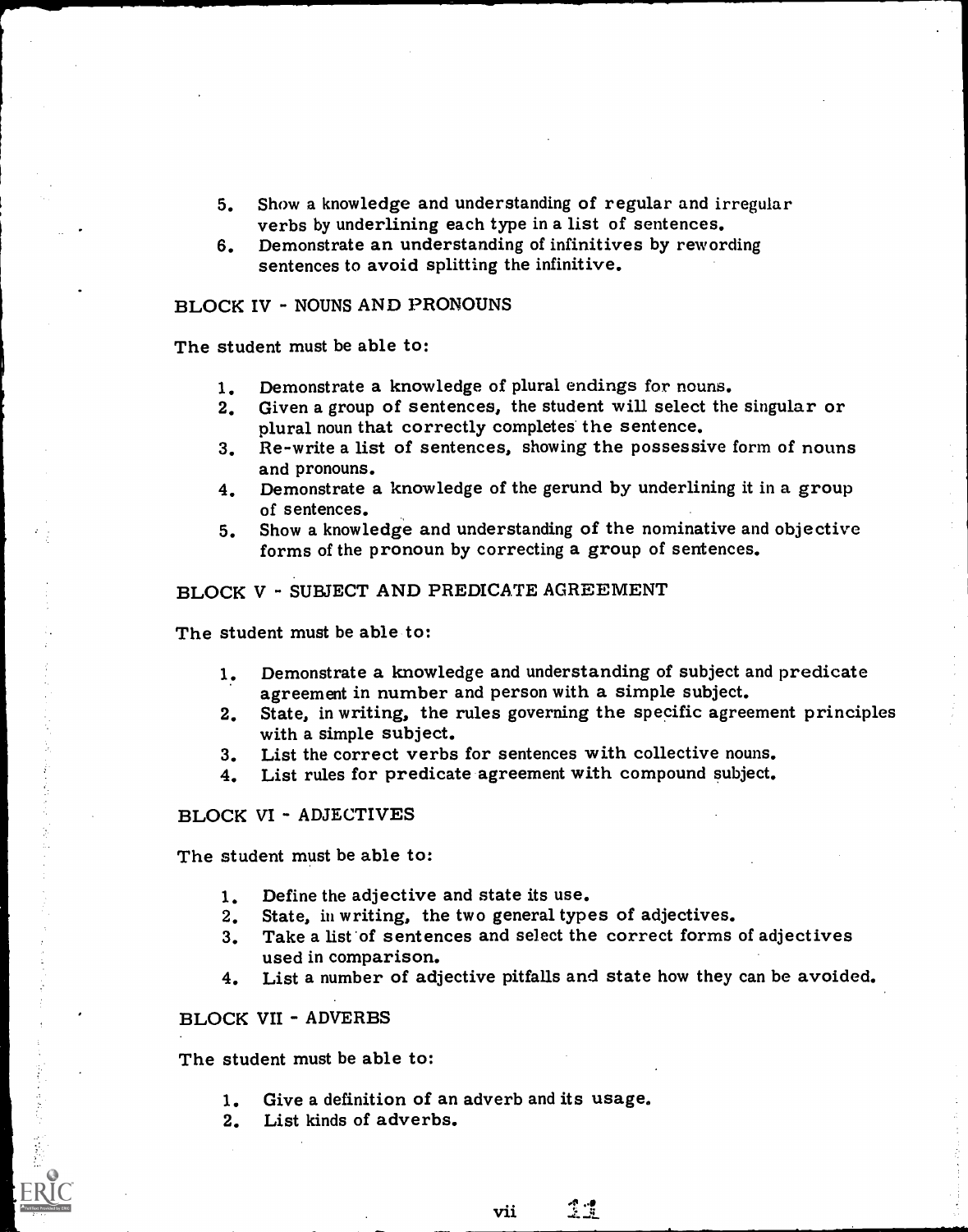- 3. Show, in writing, adverb pitfalls and how they can be avoided.<br>4. Demonstrate a knowledge and understanding of adverband
- Demonstrate a knowledge and understanding of adverb and adjective confusion by correcting a group of sentences.

### BLOCK VIII - PREPOSITIONS

The student must be able to:

- 
- 1. Define a preposition and give an example of its use.<br>2. Make lists of errors in preposition usage in groups of sentences.
- 3. State, in writing, a number of troublesome prepositions and how to avoid a problem with them.
- 4. Demonstrate a knowledge and understanding of the use of the preposition by correcting a group of sentences.

#### BLOCK IX - CONJUNCTIONS

The student must be able to:

- 1. Define a conjunction.<br>2. List the types of conj
- 2. List the types of conjunctions.<br>3. Show a knowledge and understal
- Show a knowledge and understanding of parallel structure by correcting a group of sentences.
- 4. Demonstrate the ability to use correlative conjunctions by writing examples.

#### BLOCK X - VOCABULARY

The student must be able to:

- 1. Define words commonly used in studying personality development<br>and office relationships.<br>2. Show an understanding of finding a job by preparing a job application
- and a resume.
- 

viii

3. Apply for a position of interest in a role-playing situation. 4. Demonstrate the ability to correctly spell words associated with job finding and job success.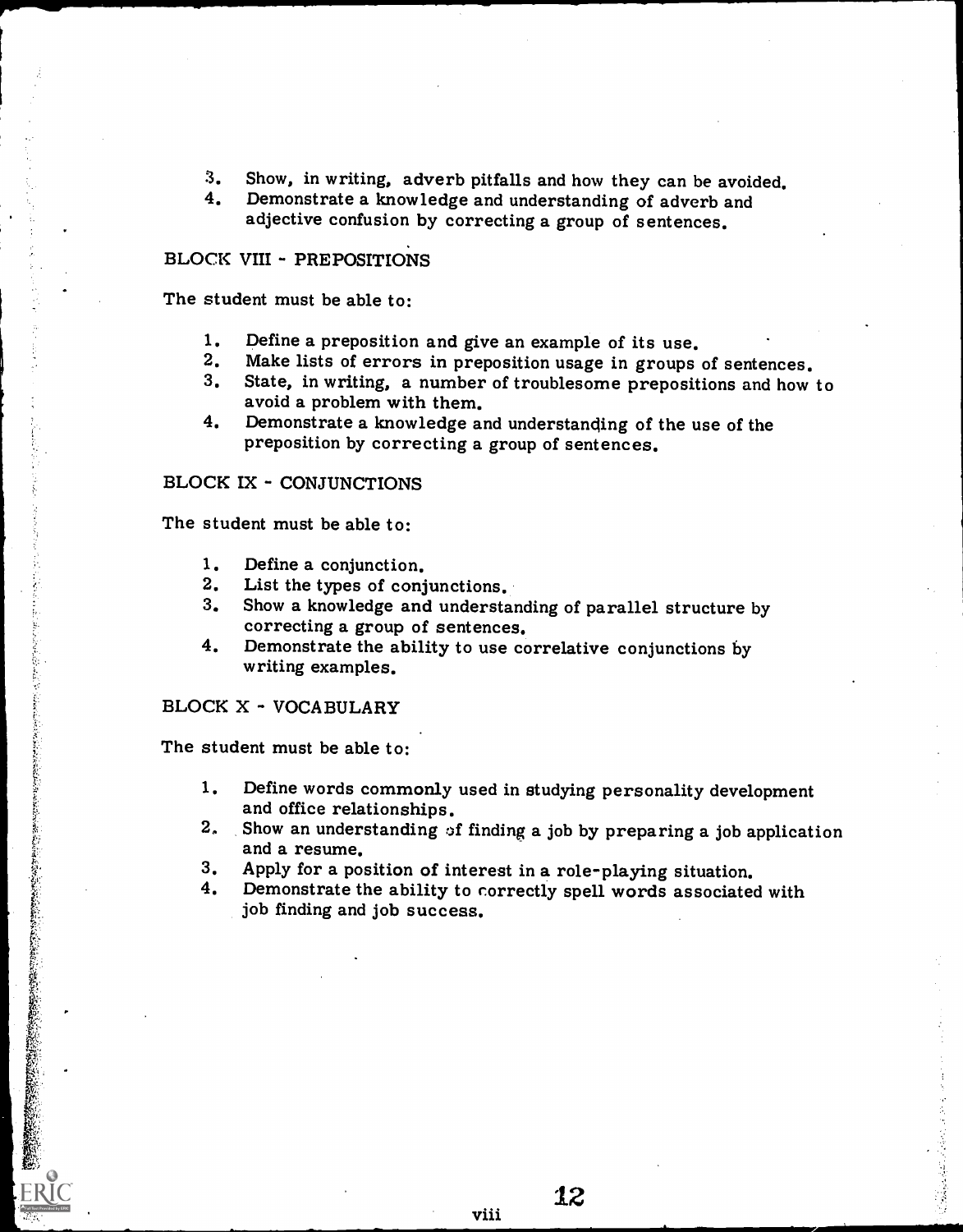#### Course Outline

#### COOPERATIVE BUSINESS EDUCATION - 7725 (Reinforcing Knowledge of Grammar)

Department 48 - Course 7725.08

#### I. LANGUAGE FRAMEWORK

A. Framework of Language - Grammar

B. Framework - meaningful communication

#### II. THE SENTENCE

A. Definition

B. Principal Parts of Sentence

C. Types of Sentences

#### III. VERBS

A. Definition

B. Principal Parts of Verbs

C. Troublesome Verbs

#### IV. NOUNS AND PRONOUNS

#### A. Plural Endings of Nouns

1. Most common and least common

- 2. Tricky plurals
- 3. Nouns with two plurals
- B. Compound Nouns

C. Possessive Forms of Nouns and Pronouns

1. Apostrophe usage

2. Personal pronoun possessives

3. Possessive before a gerund

D. Nominative and Objective Forms of Pronouns

13

 $\mathbf{1}$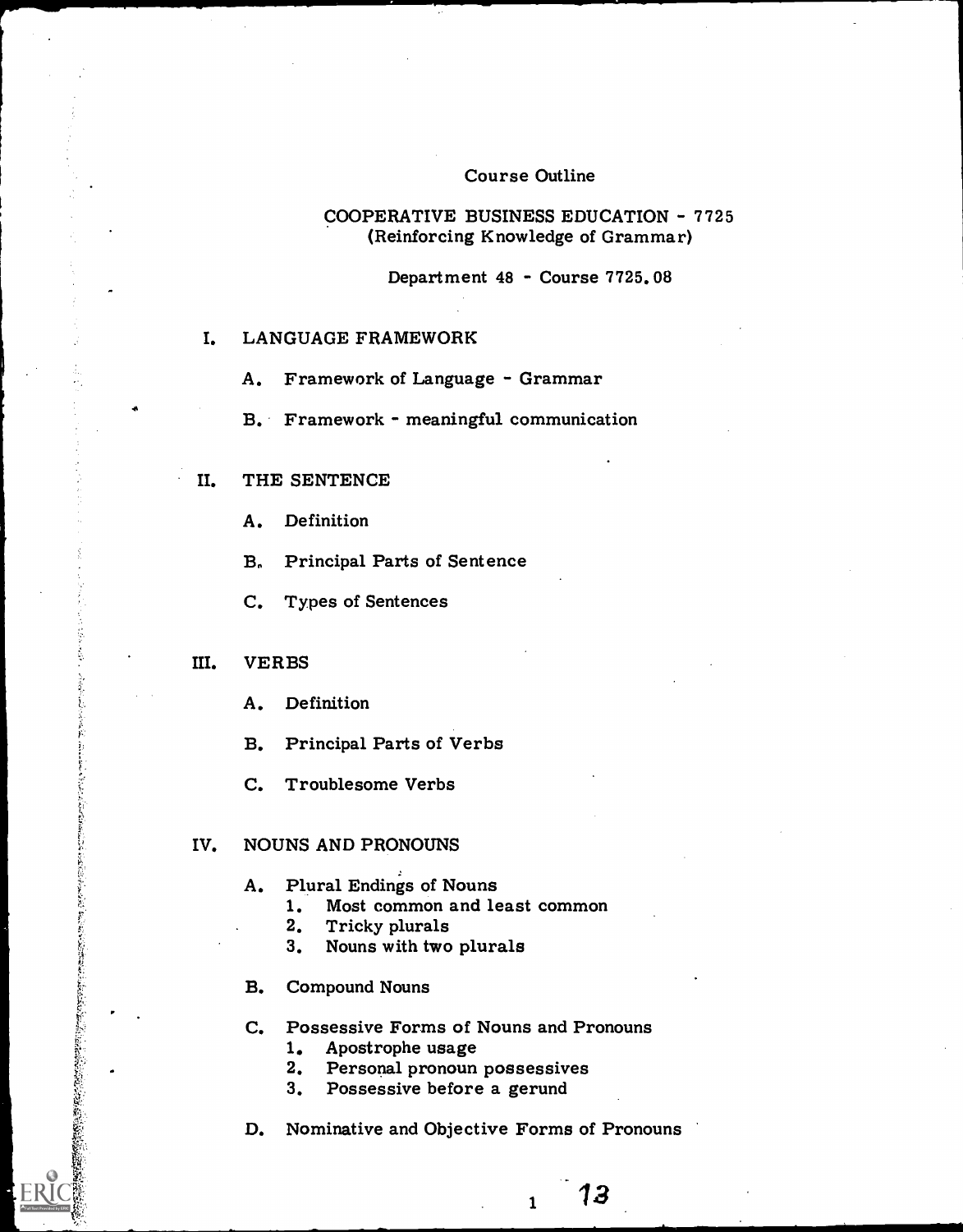#### V. SUBJECT AND PREDICATE AGREEMENT

- A. Predicate Agreement with Simple Subject
	- 1. General principle<br>2. Specific principle
	- Specific principle

#### B. Predicate Agreement with Compound Subject

#### VI. ADJECTIVES

- A. Comparison of Adjectives
- B. Compound Adjectives
- C. Pitfalls with Adjectives

#### VII. ADVERBS

- A. Kinds of Adverbs
- B. Adverb Pitfalls
- C. Confusion with Adjectives

#### VIII. PREPOSITIONS

- A. Necessary Prepositions for Certain Words
- B. Preposition Pitfalls
- C. Misunderstanding of Usage

#### IX. CONJUNCTIONS

このあると、このことには、「このことに、このことには、このことには、「このことには、「このことには、このことには、「このことには、「このことには、「このことには、「このことには、「このことには、「この

- A. Coordinate
- B. Correlative
- C. Subordinate
- D. Conjunction Pitfalls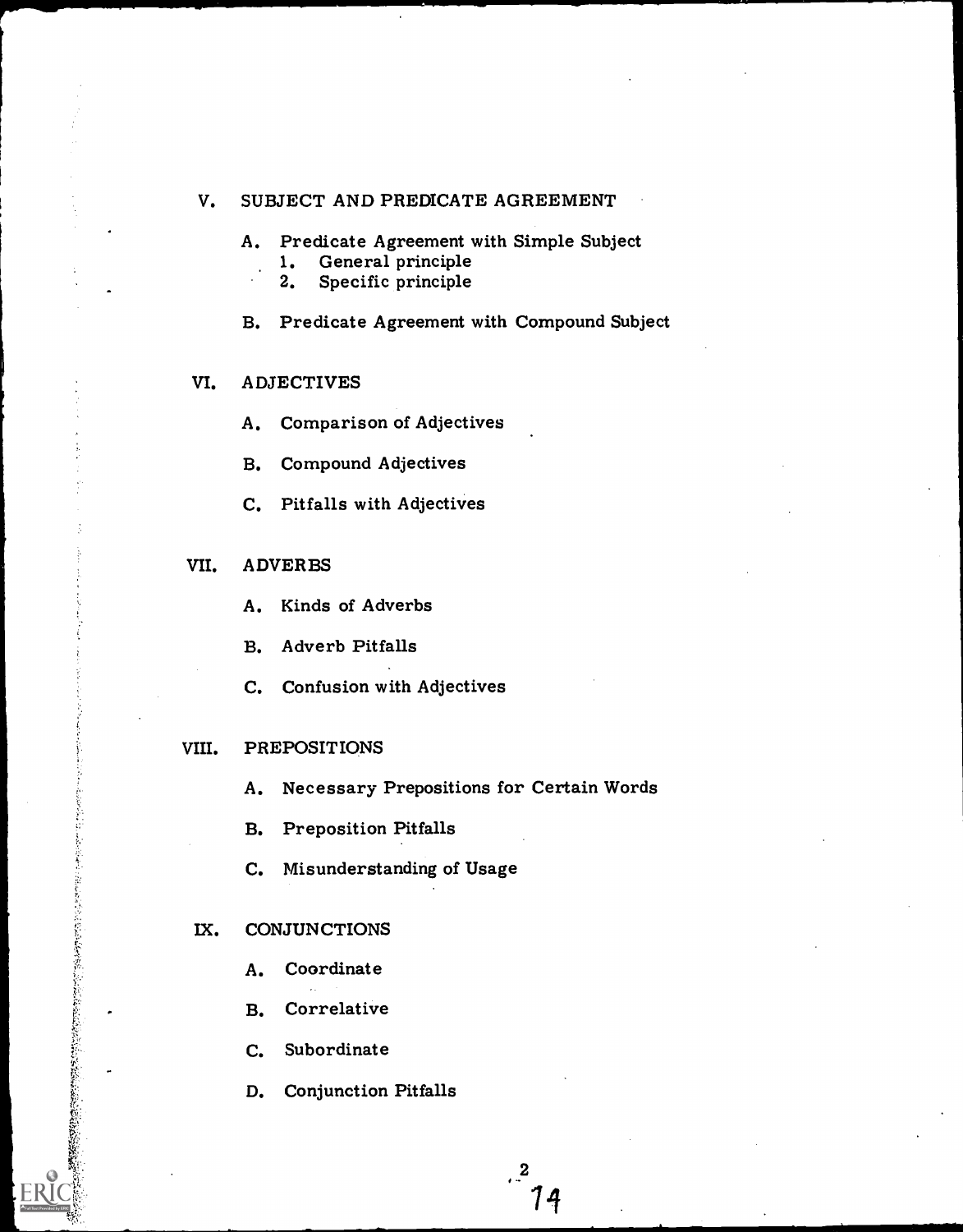## X. VOCABULARY

- A. Personality Development<br>1. Vocabulary commonl
	- 1. Vocabulary commonly used<br>2. Definition
	- 2. Definition<br>3. Spelling
	- **Spelling**

# B. Office Relationships<br>1. Vocabulary

- 1. Vocabulary<br>2. Definition
- 2. Definition<br>3. Spelling
- **Spelling**
- C. Job Finding and Job Success<br>1. Job application
	- 1. Job application<br>2. Data sheet
	- 2. Data sheet<br>3. Resume
	- 3. Resume<br>4. Special
	- Special vocabulary

## XI. QUINMESTER POST-TEST

のことを、このことに、このことを、このことを、このことに、このことに、このことに、このことに、このことに、このことに、このことに、このことに、このことに、このことに、このことに、このことに、このことに、このことに、このことに、このことに、このことに、このことに、このことに、このことに、このことに、このことに、このことに、このことに、このことに、このことに、このことに、このことに、このことに、このことに、このことに、このことに、このことに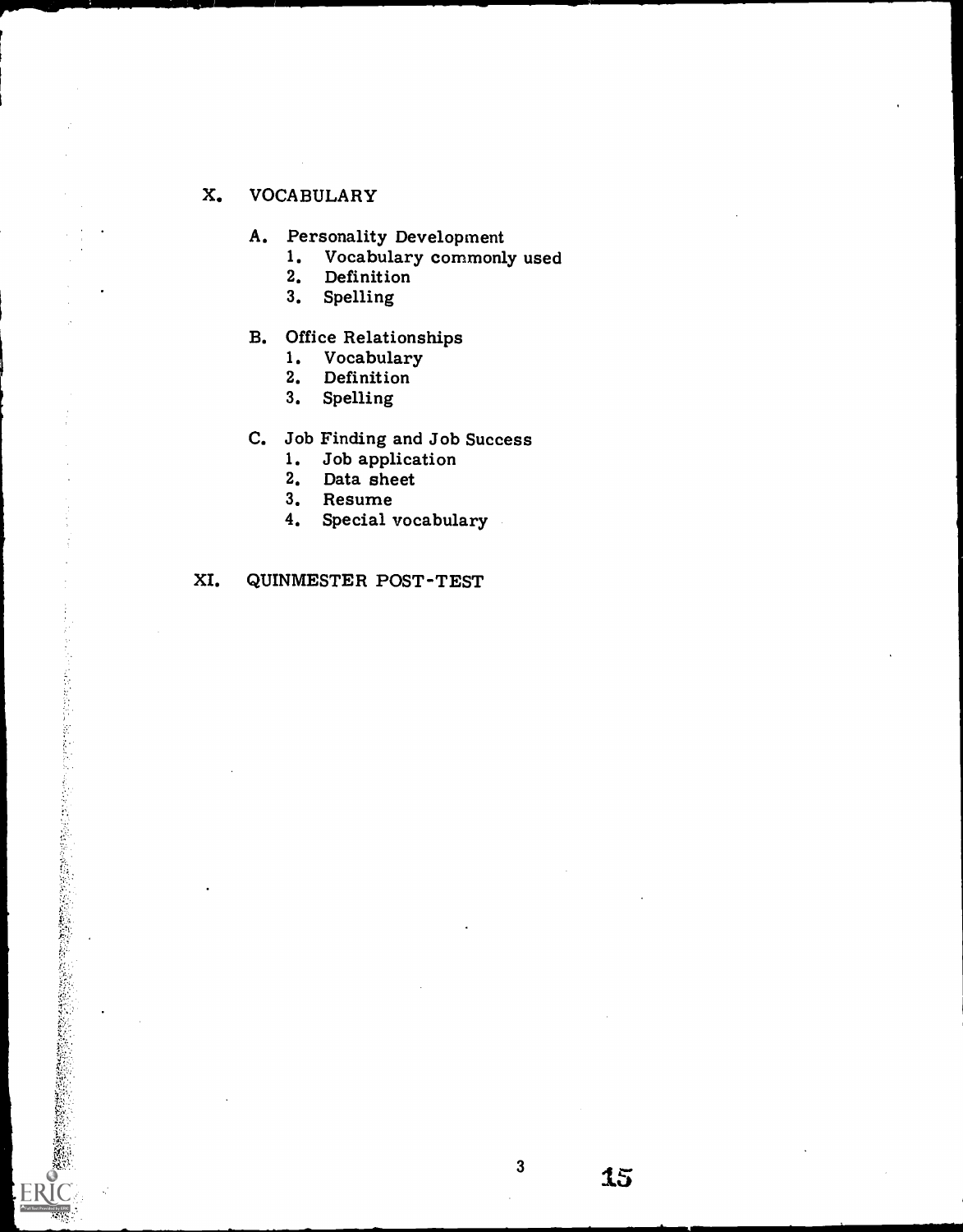#### BIBLIOGRAPHY (Reinforcing Knowledge of Grammar)

Textbooks and Reference Manuals:

- 1. Aurner and Burtness. Effective English for Business Communications. 6th edition. Cincinnati: South-Western Publishing Company. 1970.
- 2. Gavin and Sabin. Reference Manual for Stenographers and Typists. 4th edition. New York: Gregg Division, McGraw-Hill Publishing Company. 1969.
- 3. Handy, Ralph S. and Cliffton, Catherine. Business English in Practice. (textbook-workbook). New York: Pittman Publishing Corporation. 1956.
- 4. Himstreet, Porter, Maxwell. Business English in Communications. Englewood Cliffs, New Jersey: Prentice-Hall, Inc. 1964. Pp. 15-122.
- 5. House and Koebelle. Reference Manual for Office Personnel. 5th edition. Cincinnati: South-Western Publishing Company. 1970.
- 6. Steward, Lanham, and Zimmer. Business English and Communication. 3rd edition. New York: Gregg Division, McGraw-Hill Publishing Company. 1967.
- 7. Schacter. English the Easy Way. 3rd edition. Cincinnati: South-Western Publishing Company. 1969.

#### Workbooks:

- 8. Aurner and Burtness. Effective English for Business Communication. 6th edition. Cincinnati: South-Western Publishing Company. 1970.
- 9. Nelson, Herbert. English Essentials with Self-Scoring Exercises. Patterson, New Jersey: Littlefield Adams Quality Paperbacks.
- 10. Stewart, Lanham, and Zimmer. Student Projects and Activities for Business English and Communication. New York: Gregg Division, McGraw-Hill Publishing Company. 1967.

Teacher Resources:

主となるとのもあるには気がな

11. Aurner and Burtness. Instructor's Manual Effective English for Business Communication. 6th edition. Cincinnati: South-Western Publishing Company.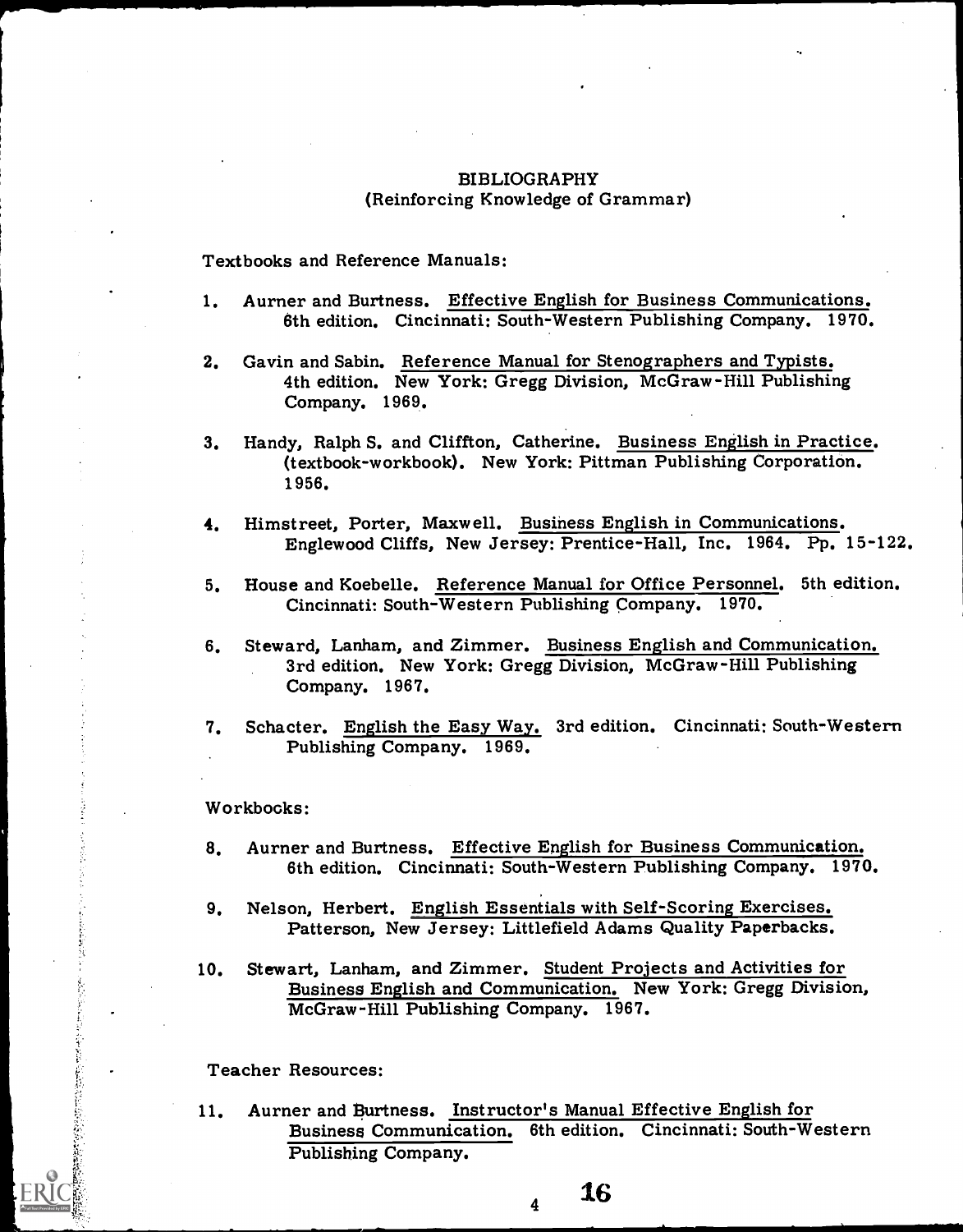- 12. Brewton and Peterson. Using Good English Teacher Edition. Illinois: Laidlaw Brothers. 1966.
- 13. Stewart, Lanham, and Zimmer. Teacher's Manual and Key for Business English and Communication. 6th edition. New York: Gregg Division, McGraw-Hill Publishing Company.
- 14. Warringer and Miller. Teaching Tests for English Grammar and Composition. New York: Harcourt Brace and World.

Programmed Materials:

- 15. Blumenthal. English 2600. Revised. New York: Harcourt, Brace and World. 1962.
- 16. Blumenthal. English 3200. Revised. New York: Harcourt, Brace and World. 1962.
- 17. Brendel and Near. Punctuation Drills and Exercises. New York: Gregg Division, McGraw-Hill Publishing Company. 1969.
- 18. Brendel and Near. English Usage Drills and Exercises. New York: Gregg Division, McGraw-Hill Publishing Company. 1969.
- 19. Lish, Gordon. English Grammar Programmed Text. Vol. I and II. Pasadena: Vroman's, 1966.

Filmstrips:

医乳糜性乳腺肿瘤 医最高的复数

- 1. End Punctuation. 55 frames. Color. 1970. Sociaty for Visual Education, Inc.
- 2. Grammar in Words. 46 frames with record. Color. 1970. Society for Visual Education, Inc.
- 3. More about Verbs. 50 frames. 1970. Popular Science Series.
- 4. Problems of Agreement. 61 frames. 1970. Sociaty of Visual Education, Inc.
- 5. The Comma in a Series. 43 frames. 1970. Society for Visual Education, Inc.
- 6. Using Nouns. 54 frames. Color. 1970. Society for Visual Education, Inc.

 $5 \frac{17}{2}$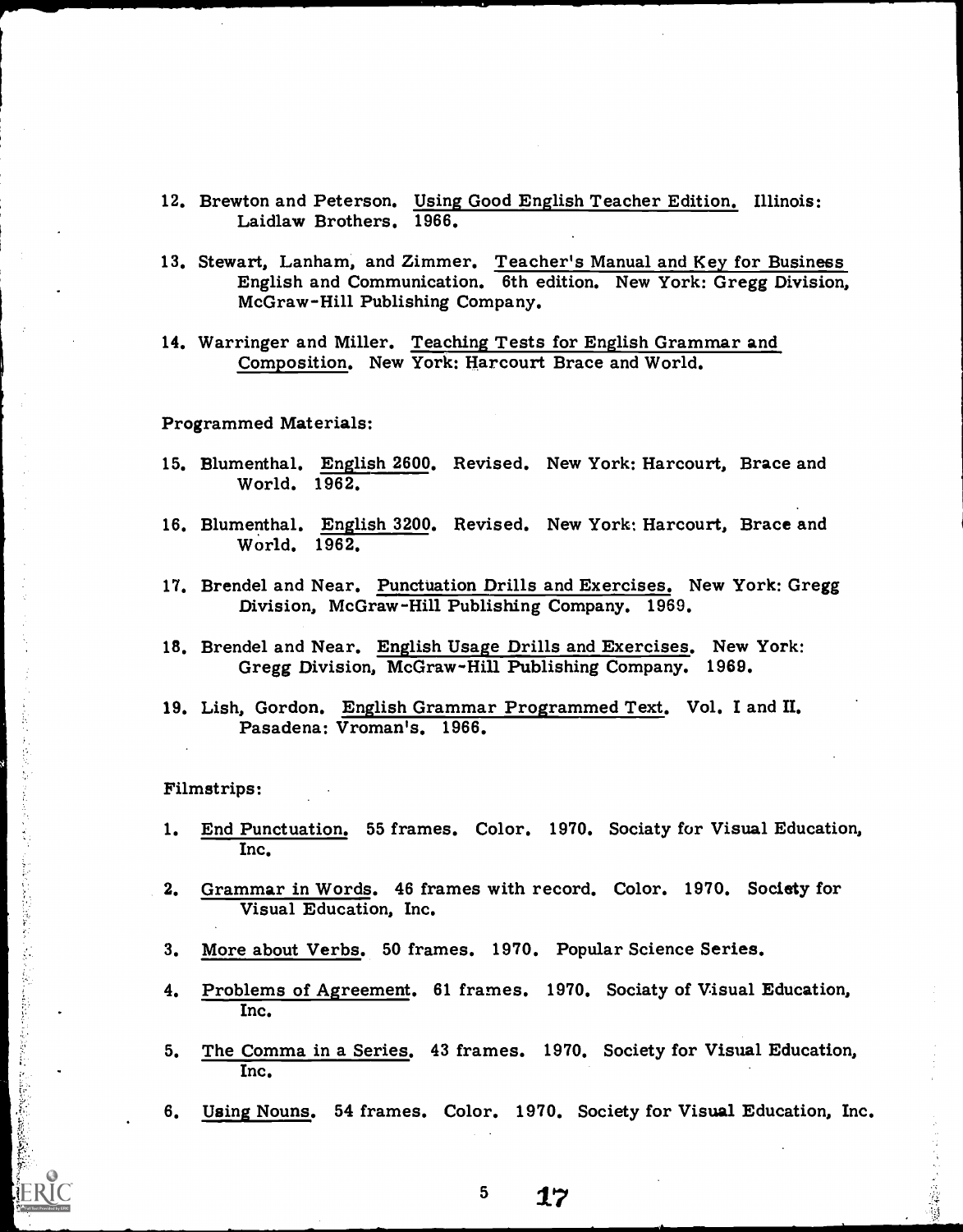- 7. Using Pronouns. 54 frames. Color. 1970. Society for Visual Education, Inc.
- 8. Using Verbs., 58 frames. Color. 1970. Society for Visual Education. Inc.
- 9. Using Prepositions. 59 frames. Color. 1970. Society for Visual Education, Inc.
- 10. Verbs and Their Subjects. 50 frames. Color. 1950. Popular Science Series.
- 11. Verbs, Motors of Sentences. 50 frames. Color. 1950. Popular Science Series.

Magazines and Periodicals:

.11

1. Today's Secretary. Gregg Monthly. September through June.

 $6\phantom{1}6$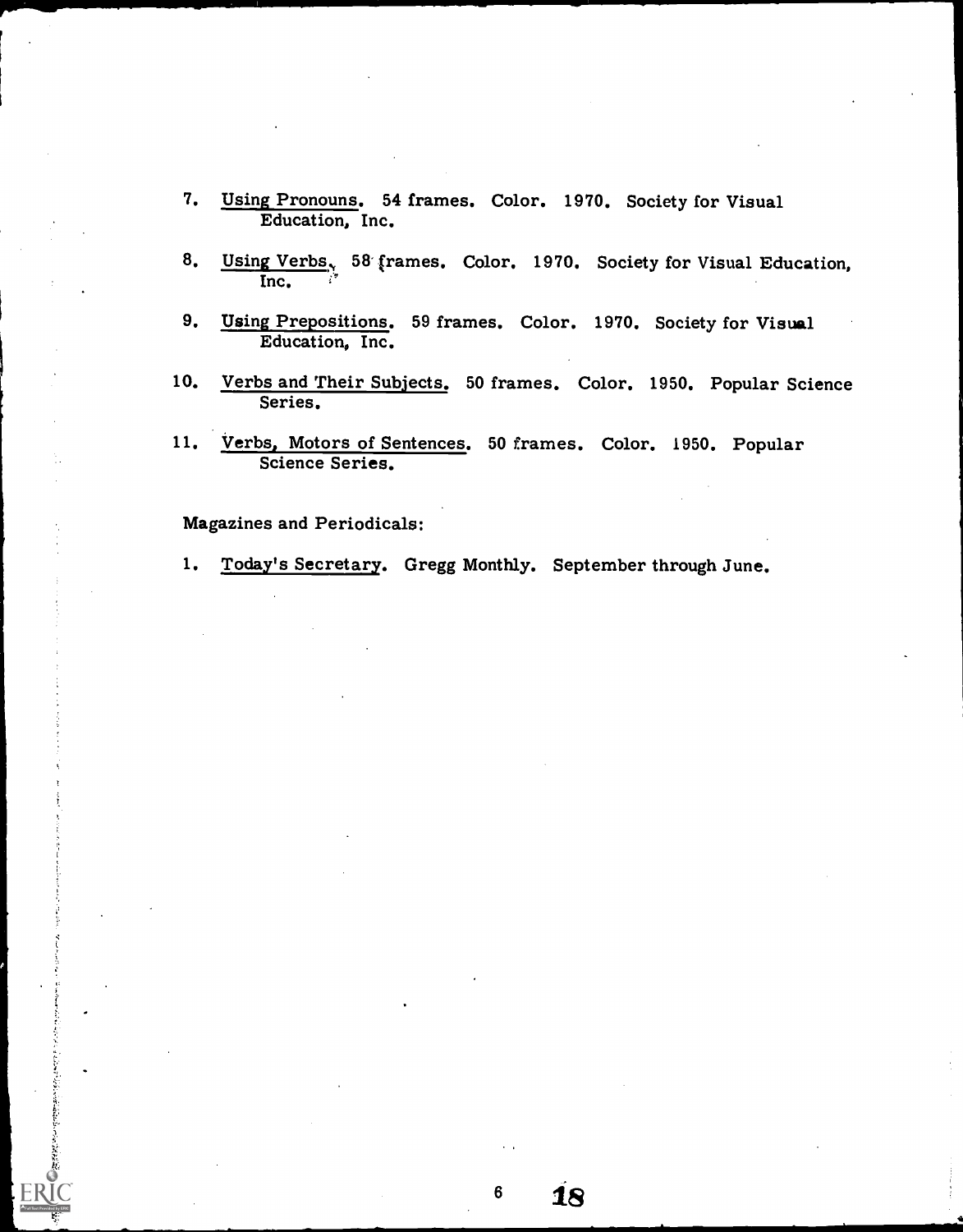## APPENDIX

## Quinmester Post-Test Sample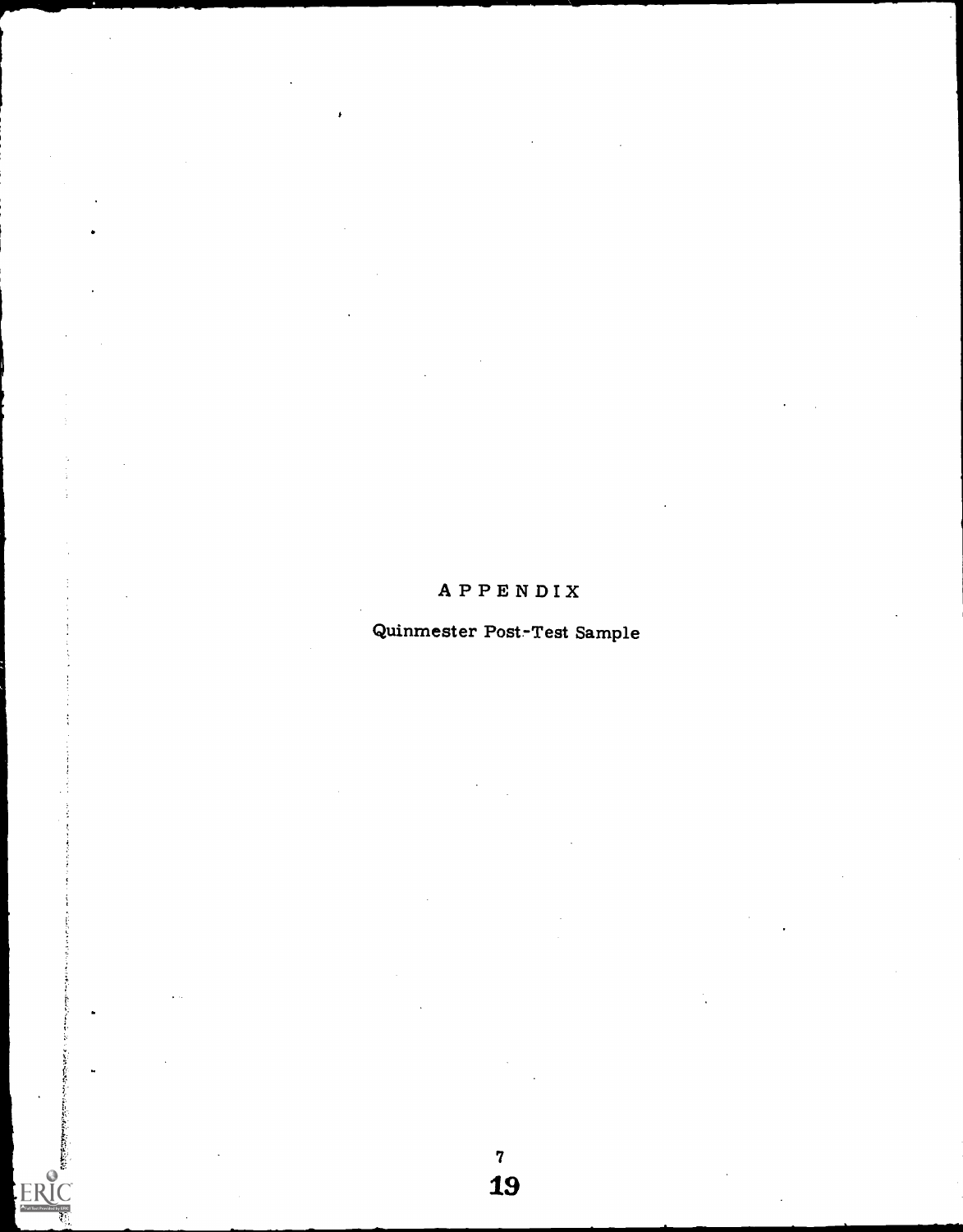## POST-TEST

 $\sim$ 

 $\frac{1}{2}$ 

 $\mathcal{L}$ 

 $\hat{\boldsymbol{\beta}}$  $\ddot{\cdot}$ 

医大脑气候 电空气 计对应表型

| I. |                                  | INSTRUCTIONS: In some of the following sentences, the framework is<br>weakened by an incorrectly used part of speech. Find<br>the weakness in each of those sentences; then, in the<br>answer column, write the necessary correction. If<br>the framework is satisfactory, write "OK". |  |
|----|----------------------------------|----------------------------------------------------------------------------------------------------------------------------------------------------------------------------------------------------------------------------------------------------------------------------------------|--|
| 1. |                                  | Where were you at when Mr. Jones called?                                                                                                                                                                                                                                               |  |
| 2. |                                  | Everyone of them went to New York with the band.                                                                                                                                                                                                                                       |  |
| 3. | Do you plan to visit the school? |                                                                                                                                                                                                                                                                                        |  |
| 4. |                                  | The school architect submitted his blue prints.                                                                                                                                                                                                                                        |  |
| 5. |                                  | There is many different materials that you may choose.                                                                                                                                                                                                                                 |  |
| 6. |                                  | Tom set on the piano stool and began to play the piano.                                                                                                                                                                                                                                |  |
| 7. |                                  | What did you think of him being given the award.                                                                                                                                                                                                                                       |  |
| 8. |                                  | Who's home is across the street from Mary Jones?                                                                                                                                                                                                                                       |  |
| 9. |                                  | Don't we have no more drinks for the campers?                                                                                                                                                                                                                                          |  |
|    | 10. How many of those are yours? |                                                                                                                                                                                                                                                                                        |  |
|    |                                  |                                                                                                                                                                                                                                                                                        |  |
| П. |                                  | INSTRUCTIONS: Indicate in the space provided by marking "C" if the<br>statement is a complete sentence, if it is incomplete<br>mark "U".                                                                                                                                               |  |
| ı. |                                  | As you are well aware from previous attempts at collection.                                                                                                                                                                                                                            |  |
| 2. |                                  | Forced by a combination of circumstances.                                                                                                                                                                                                                                              |  |
| 3. |                                  | All the typists in our office prefer the liquid-type cleaner.                                                                                                                                                                                                                          |  |
| 4. | Have you an extra eraser?        |                                                                                                                                                                                                                                                                                        |  |
| 5. | Seeing the eraser on the floor.  |                                                                                                                                                                                                                                                                                        |  |
| 6. | While Mr. Jayne is on vacation.  |                                                                                                                                                                                                                                                                                        |  |
| 7. |                                  | Because we write and speak almost every minute of the day.                                                                                                                                                                                                                             |  |

# $8\,20$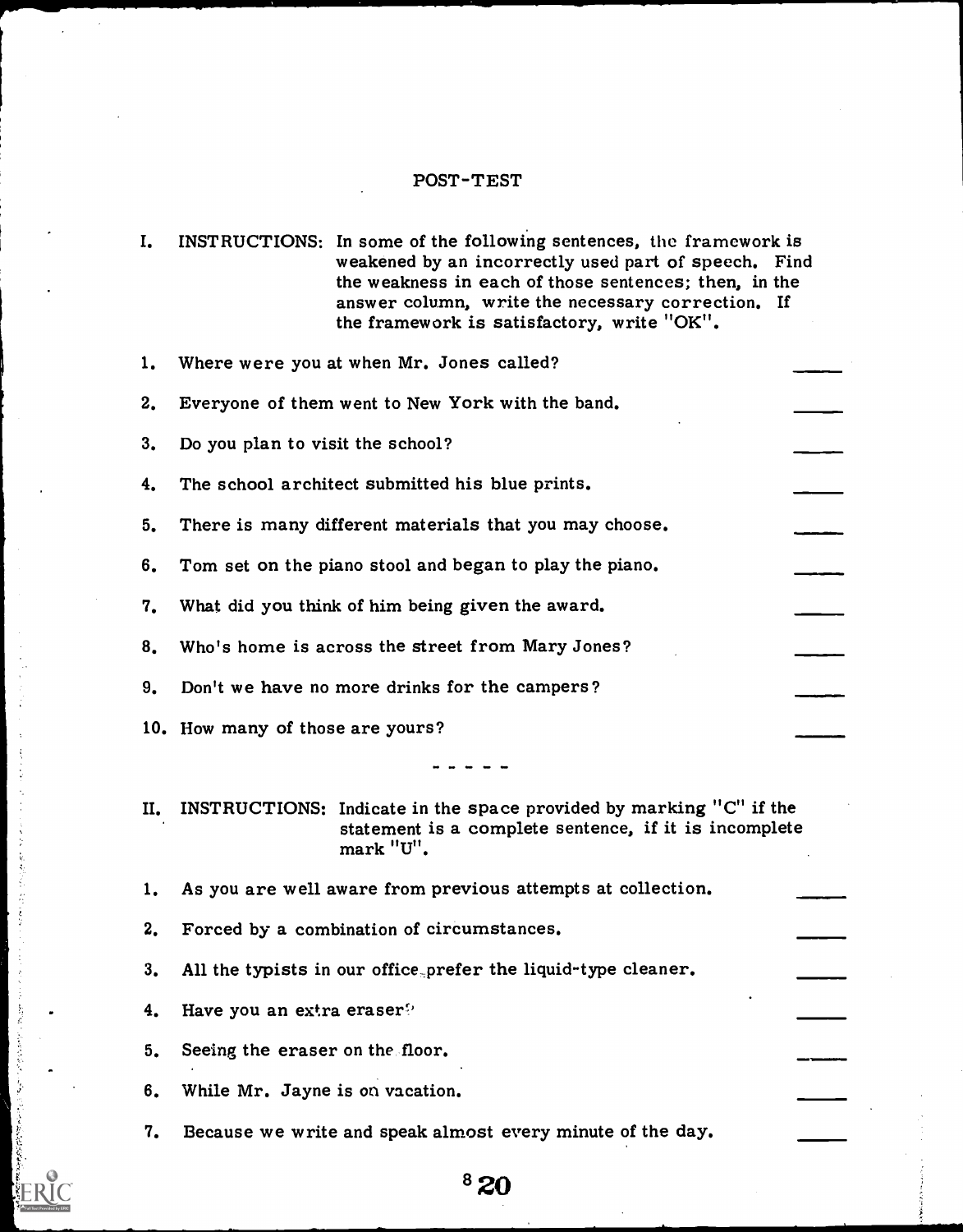Post-Test - page 2

| 8.  | Our problem can be solved by a management consultant.                                                                                                                                                                                                                  |
|-----|------------------------------------------------------------------------------------------------------------------------------------------------------------------------------------------------------------------------------------------------------------------------|
| 9.  | Where she is very happy.                                                                                                                                                                                                                                               |
| 10. | She wishes she could work there all the time.                                                                                                                                                                                                                          |
|     |                                                                                                                                                                                                                                                                        |
|     | III. INSTRUCTIONS: Underline the simple or the compound subject of the<br>sentence. On the line beside the sentence, write the<br>complete subject.                                                                                                                    |
| 1.  | Your close attention to business will be rewarded.                                                                                                                                                                                                                     |
| 2.  | An uneven typing touch or inferior carbon paper<br>may account for the poor appearance of the copies.                                                                                                                                                                  |
| 3.  | Superior intelligence and good work habits are a<br>winning combination.                                                                                                                                                                                               |
| 4.  | Neither Mr. Johns nor Mr. Larsen is available for<br>appointments.                                                                                                                                                                                                     |
| 5.  | The business executive, together with the persons<br>he supervises, is responsible for keeping overhead<br>to a minimum.                                                                                                                                               |
|     |                                                                                                                                                                                                                                                                        |
|     | IV. INSTRUCTIONS: For each statement containing a verb or verb phrase,<br>write the verb or verb phrase in the answer column;<br>circle the main verb in any verb phrase. Supply an<br>appropriate verb or verb phrase for any statement that<br>does not contain one. |
| 1.  | The carton must have been dropped on the floor.                                                                                                                                                                                                                        |
| 2.  | The credit department _____ the customer to pay<br>his bill.                                                                                                                                                                                                           |
| 3.  | Shoes with flat heels may be more comfortable.                                                                                                                                                                                                                         |
| 4.  | That retired bank president ______ no hobbies.                                                                                                                                                                                                                         |
| 5.  | How many times have you checked those figures?                                                                                                                                                                                                                         |
|     |                                                                                                                                                                                                                                                                        |

9

「までのこのことのことのことを見るのか

ERIC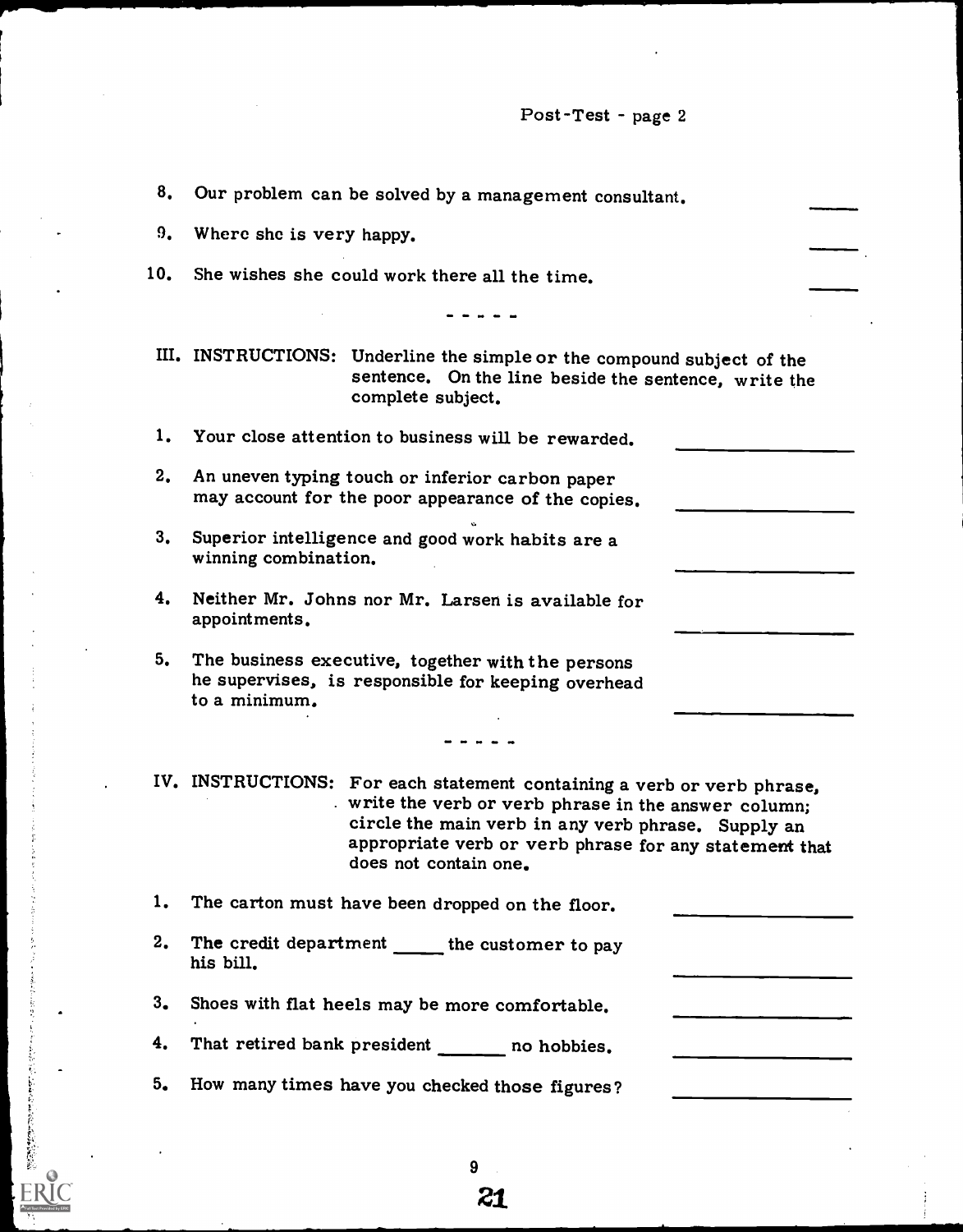Post-Test - page 3

|                      |                                                          | INSTRUCTIONS: Write the plural form of each of these nouns in the<br>space provided.                                                                                                                                           |  |  |
|----------------------|----------------------------------------------------------|--------------------------------------------------------------------------------------------------------------------------------------------------------------------------------------------------------------------------------|--|--|
| 1.                   | valley                                                   |                                                                                                                                                                                                                                |  |  |
| 2.                   | echo                                                     |                                                                                                                                                                                                                                |  |  |
| 3.                   | index (book)                                             | <u> 1989 - John Stone, amerikansk politiker (</u>                                                                                                                                                                              |  |  |
| 4.                   | Adams                                                    | the state of the state of the state of the state of the state of the state of the state of the state of the state of the state of the state of the state of the state of the state of the state of the state of the state of t |  |  |
| 5.                   | turkey                                                   |                                                                                                                                                                                                                                |  |  |
|                      |                                                          |                                                                                                                                                                                                                                |  |  |
|                      |                                                          | VI. INSTRUCTIONS: Underline the word or words that are incorrect in each<br>of the following sentences. Write your corrections in<br>the answer column. If the sentence is correct, write<br>"OK".                             |  |  |
|                      |                                                          | 1. The boy's noses were reddened by the March wind.                                                                                                                                                                            |  |  |
| 2.                   | Nobody realizes the full extent of a secretary's duties. |                                                                                                                                                                                                                                |  |  |
| 3.                   | Please take there plates when their finished.            |                                                                                                                                                                                                                                |  |  |
|                      |                                                          |                                                                                                                                                                                                                                |  |  |
| 4.                   |                                                          | Has the Stewart's foyer been enlarged?                                                                                                                                                                                         |  |  |
| 5.                   |                                                          | The editor's in chief reason for resigning is a secret.                                                                                                                                                                        |  |  |
|                      |                                                          |                                                                                                                                                                                                                                |  |  |
|                      |                                                          | VII. INSTRUCTIONS: Underline any incorrect pronouns in each of the following<br>sentences and write the corrections in the answer column.<br>Write "OK" for each correct sentence.                                             |  |  |
|                      |                                                          | Beginning employees like Robert and he need advice.                                                                                                                                                                            |  |  |
| 1.<br>2 <sub>1</sub> |                                                          | You would not yearn to be he if you had to bear his burdens.                                                                                                                                                                   |  |  |
|                      |                                                          | Could it be her who became the famous mathematician?                                                                                                                                                                           |  |  |
| 3.<br>4.             |                                                          | The winning candidates surely ought to be them.                                                                                                                                                                                |  |  |

ER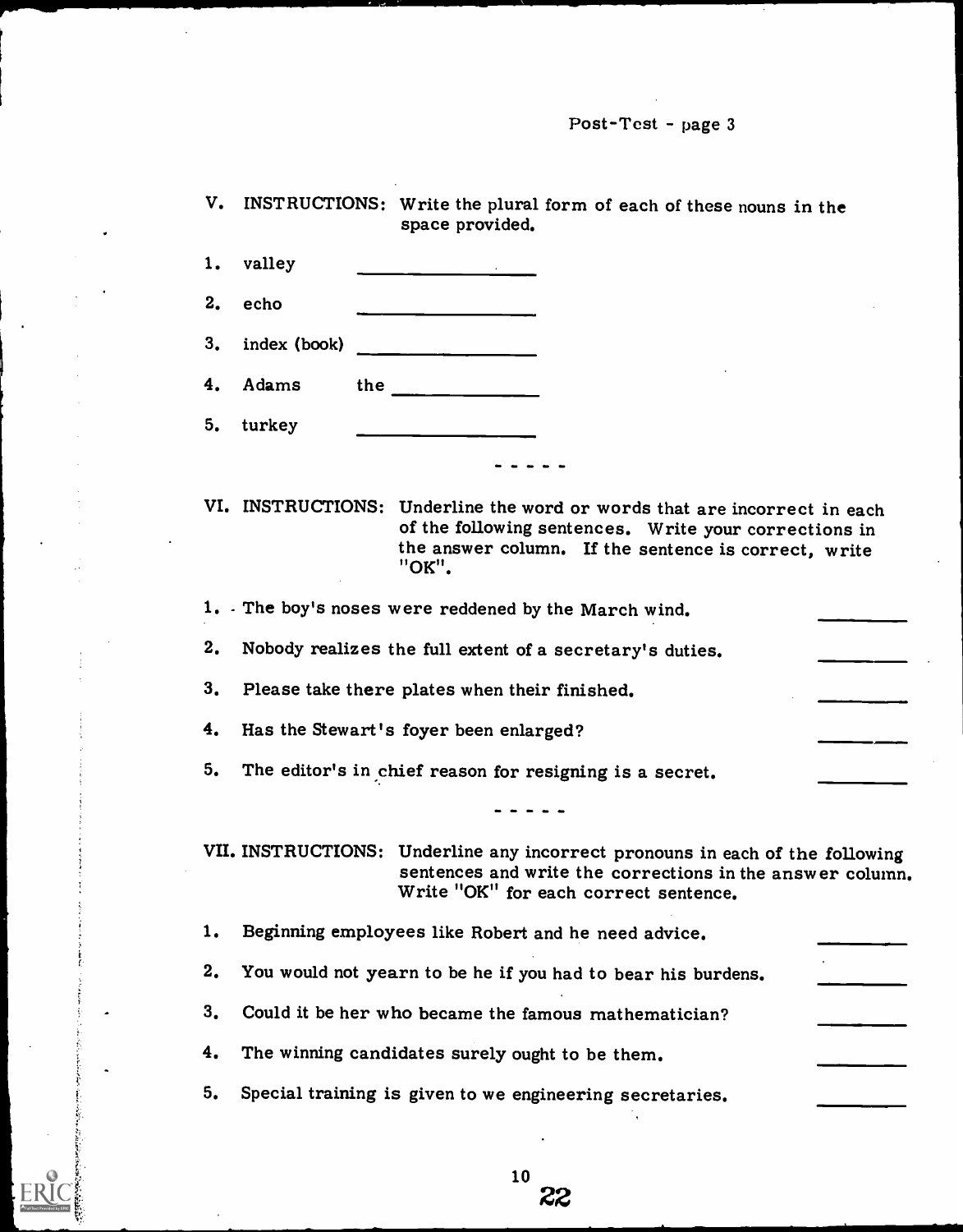VIII. INSTRUCTIONS: Underline any errors in predicate agreement in each of the following sentences. Then list the correct terms in the answer column. If there are no errors, write "OK" in the answer column.

|    | 1. Mr. Byrd, with his wife and son, have gone to Arizona.                                                                                                                                                                                                                                                |                                    |
|----|----------------------------------------------------------------------------------------------------------------------------------------------------------------------------------------------------------------------------------------------------------------------------------------------------------|------------------------------------|
| 2. | The audience was wiping their eyes.                                                                                                                                                                                                                                                                      |                                    |
| 3. | Who the next superintendent will be is a complete mystery.                                                                                                                                                                                                                                               |                                    |
| 4. | Mr. Abbey, together with his three daughters, are going abroad<br>on a business trip.                                                                                                                                                                                                                    |                                    |
| 5. | In the front of the furnace is two doors that shut automatically.                                                                                                                                                                                                                                        |                                    |
|    |                                                                                                                                                                                                                                                                                                          |                                    |
|    | IX. INSTRUCTIONS: In the answer column, circle the letter preceding the<br>word that correctly completes each sentence. Then<br>write the word in the space within the sentence.                                                                                                                         |                                    |
|    |                                                                                                                                                                                                                                                                                                          | a. all                             |
|    | the debit or the credit?                                                                                                                                                                                                                                                                                 | b. all other                       |
| 2. | Which of your employees is the $\frac{1}{2}$ $\frac{1}{2}$ $\frac{1}{2}$ $\frac{1}{2}$ $\frac{1}{2}$ $\frac{1}{2}$ $\frac{1}{2}$ $\frac{1}{2}$ $\frac{1}{2}$ $\frac{1}{2}$ $\frac{1}{2}$ $\frac{1}{2}$ $\frac{1}{2}$ $\frac{1}{2}$ $\frac{1}{2}$ $\frac{1}{2}$ $\frac{1}{2}$ $\frac{1}{2}$ $\frac{1}{2}$ | a. larger<br>b. largest            |
| 3. | Compared with San Francisco, Chicago has<br>sales.                                                                                                                                                                                                                                                       | a. more<br>b. most                 |
| 4. | rapher.                                                                                                                                                                                                                                                                                                  | a. any<br>b. any other             |
| 5. | manual will be your style guide.<br><b>This</b>                                                                                                                                                                                                                                                          | a. up to date<br>b. up-to-date     |
|    |                                                                                                                                                                                                                                                                                                          |                                    |
| X. | INSTRUCTIONS: At the right, circle the letter preceding the word that<br>correctly completes the sentence. Write the word in the<br>space provided within the sentence.                                                                                                                                  |                                    |
| 1. | It will be<br>to complete the report by<br>ten o'clock.                                                                                                                                                                                                                                                  | a. easy<br>b. easier               |
| 2. | He approached the group in a<br>manner.                                                                                                                                                                                                                                                                  | a. belligerent<br>b. belligerently |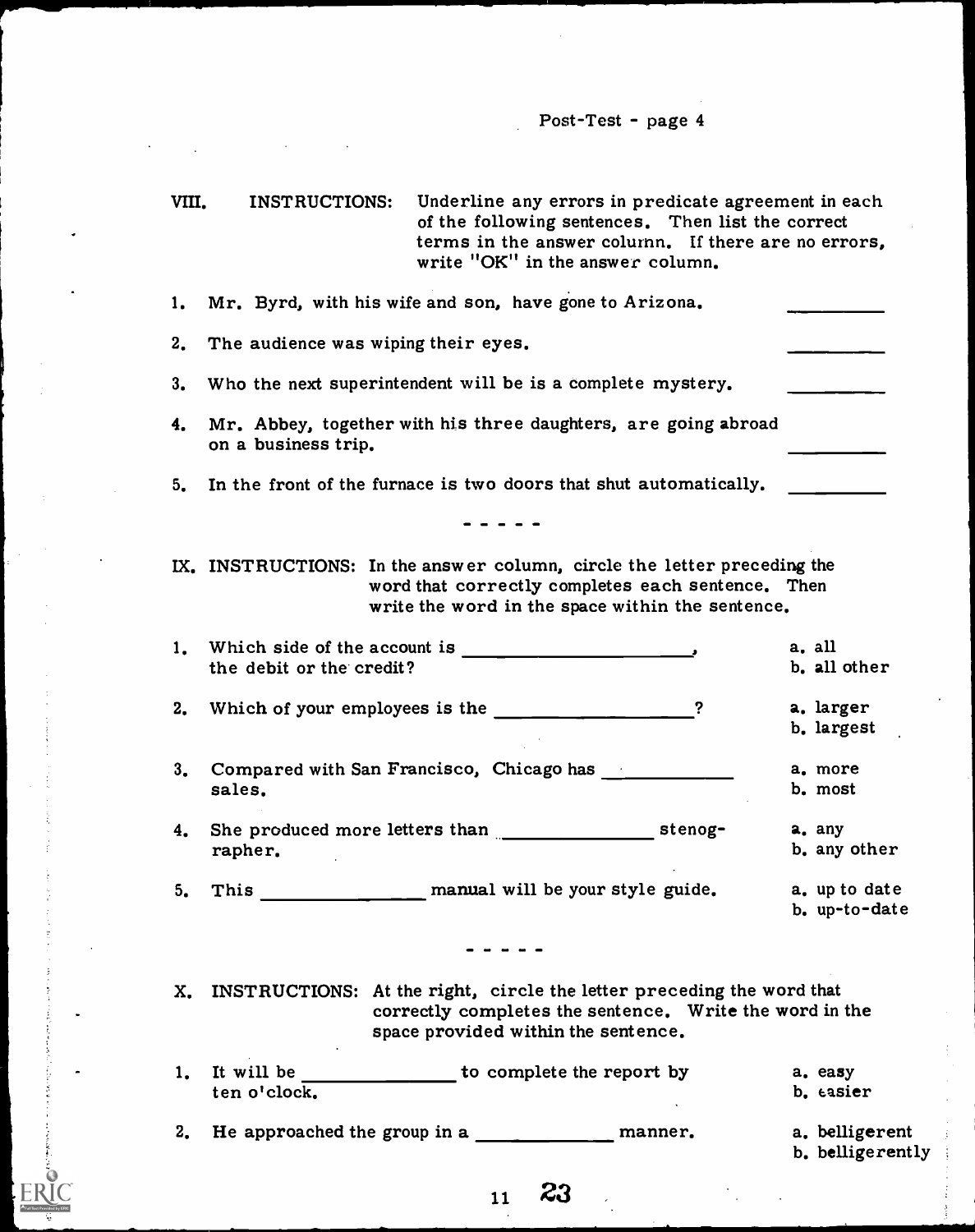| Post-Test - page 5 |  |  |
|--------------------|--|--|
|--------------------|--|--|

 $\ddot{\phantom{a}}$ 

 $\overline{1}$ 

 $\frac{1}{2}$ 

| 3.   | more<br>work than the previous one.                                                                       |   | a. some<br>b. somewhat |  |
|------|-----------------------------------------------------------------------------------------------------------|---|------------------------|--|
|      |                                                                                                           |   |                        |  |
| 4.   | I thought Joan looked ________________ well today.                                                        |   | a. real                |  |
|      |                                                                                                           |   | b. really              |  |
| 5.   |                                                                                                           |   | a. most                |  |
|      | everyone came to the dinner we gave in our president's honor.                                             |   | b. almost              |  |
|      |                                                                                                           |   |                        |  |
|      |                                                                                                           |   |                        |  |
|      | XI. INSTRUCTIONS: Circle the letter preceding the word that correctly                                     |   |                        |  |
|      | completes the sentence. Write the word in the space                                                       |   |                        |  |
|      | provided within the sentence.                                                                             |   |                        |  |
|      |                                                                                                           |   |                        |  |
| 1.   | The total debits should be identical the                                                                  |   | a. to                  |  |
|      | total credits.                                                                                            |   | b. with                |  |
| 2.   | Mr. Reilly's appointment is retroactive                                                                   |   | a. from                |  |
|      | June 1st.                                                                                                 |   | b, to                  |  |
|      |                                                                                                           |   |                        |  |
| 3.   | The file my desk is the one to be                                                                         |   | a. beside              |  |
|      | moved.                                                                                                    |   | b. besides             |  |
| 4.   | We parted ______________________ the other girls at the                                                   |   | a. with                |  |
|      | elevators.                                                                                                |   | b. from                |  |
|      |                                                                                                           |   |                        |  |
| 5.   | whom was the secretary angry?                                                                             |   | a. At                  |  |
|      |                                                                                                           |   | b. With                |  |
|      |                                                                                                           |   |                        |  |
|      |                                                                                                           |   |                        |  |
| XII. | INSTRUCTIONS:<br>Of the following pairs of sentences, one sentence                                        |   |                        |  |
|      | violates parallel structure and the other does not.                                                       |   |                        |  |
|      | Select the sentence that does not and, in the answer                                                      |   |                        |  |
|      | column, circle the letter that identifies it.                                                             |   |                        |  |
| 1.   | I expected him to be angry and to reprimand her.<br>a.                                                    | a | b                      |  |
|      | I expected him to be angry and that he would scold her.<br>b.                                             |   |                        |  |
|      |                                                                                                           |   |                        |  |
| 2.   | Be sure that all corrections appear not only on the<br>$a_{\bullet}$                                      | a | $\mathbf b$            |  |
|      | originals but also that all carbons are correct, too.                                                     |   |                        |  |
|      | $b_{\bullet}$<br>Be sure that all corrections appear not only on the<br>original but also on all carbons. |   |                        |  |
|      |                                                                                                           |   |                        |  |
| 3.   | Good typing is one thing, but sharp stencil cutting is<br>a.                                              | a | $\mathbf b$            |  |
|      | quite another.                                                                                            |   |                        |  |
|      | Good typing is one thing, but to cut a stencil is quite<br>$b_{\bullet}$                                  |   |                        |  |
|      | another,                                                                                                  |   |                        |  |
|      | 24<br>12                                                                                                  |   |                        |  |
|      |                                                                                                           |   |                        |  |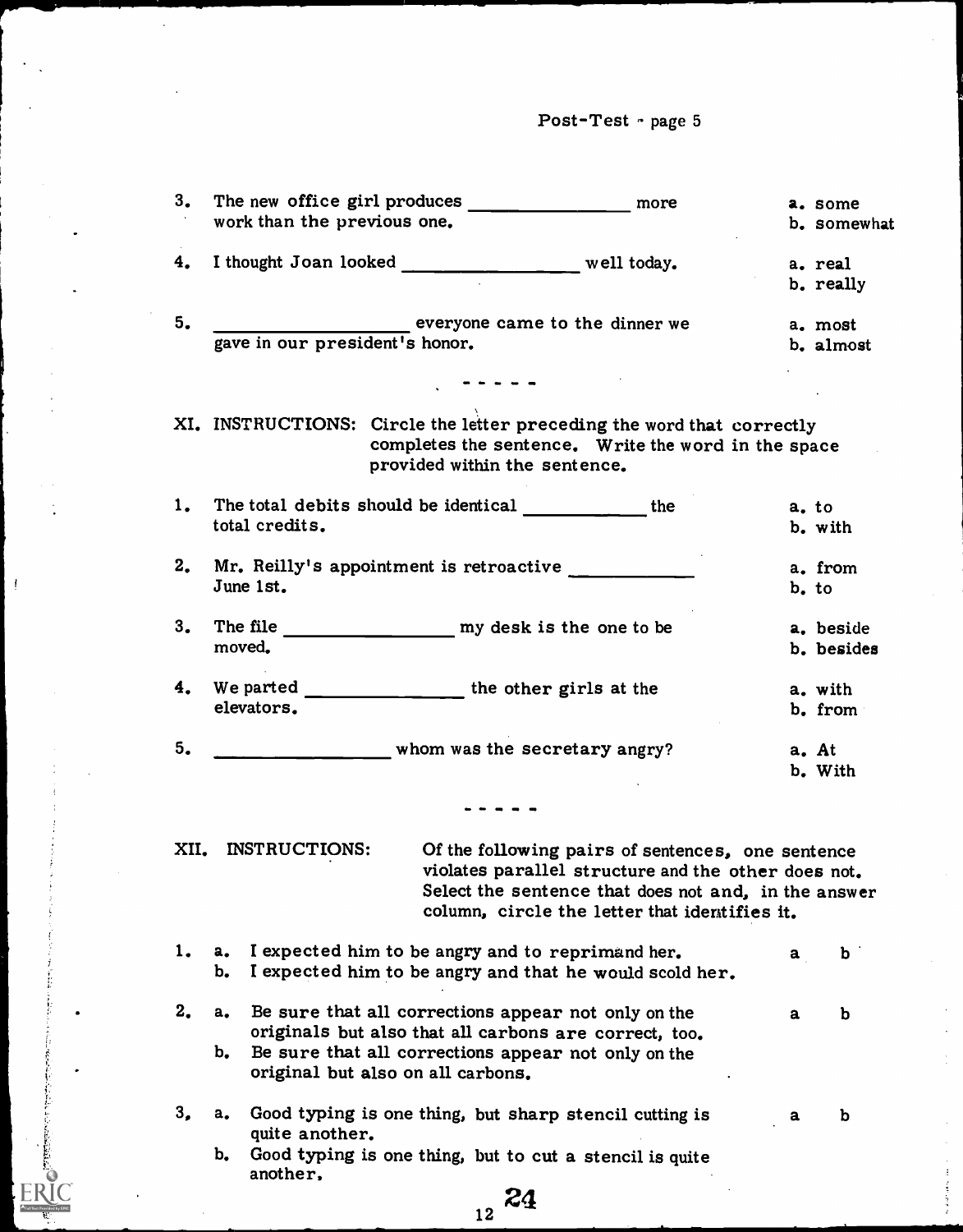## Post-Test - page 6

 $\ddot{\circ}$ 

4. a. Not only had the office been cleaned but also freshly a b painted.

b. The office had been not only cleaned but also freshly painted.

5. a. In the fall, is your home well heated and with plenty a b of ventilation?

b. In the fall, is your home well heated and well ventilated?

**数据的数据的过去式和过去分词 人名英格兰人姓氏克里尔的变体 人名英格兰人姓氏克里尔的变体**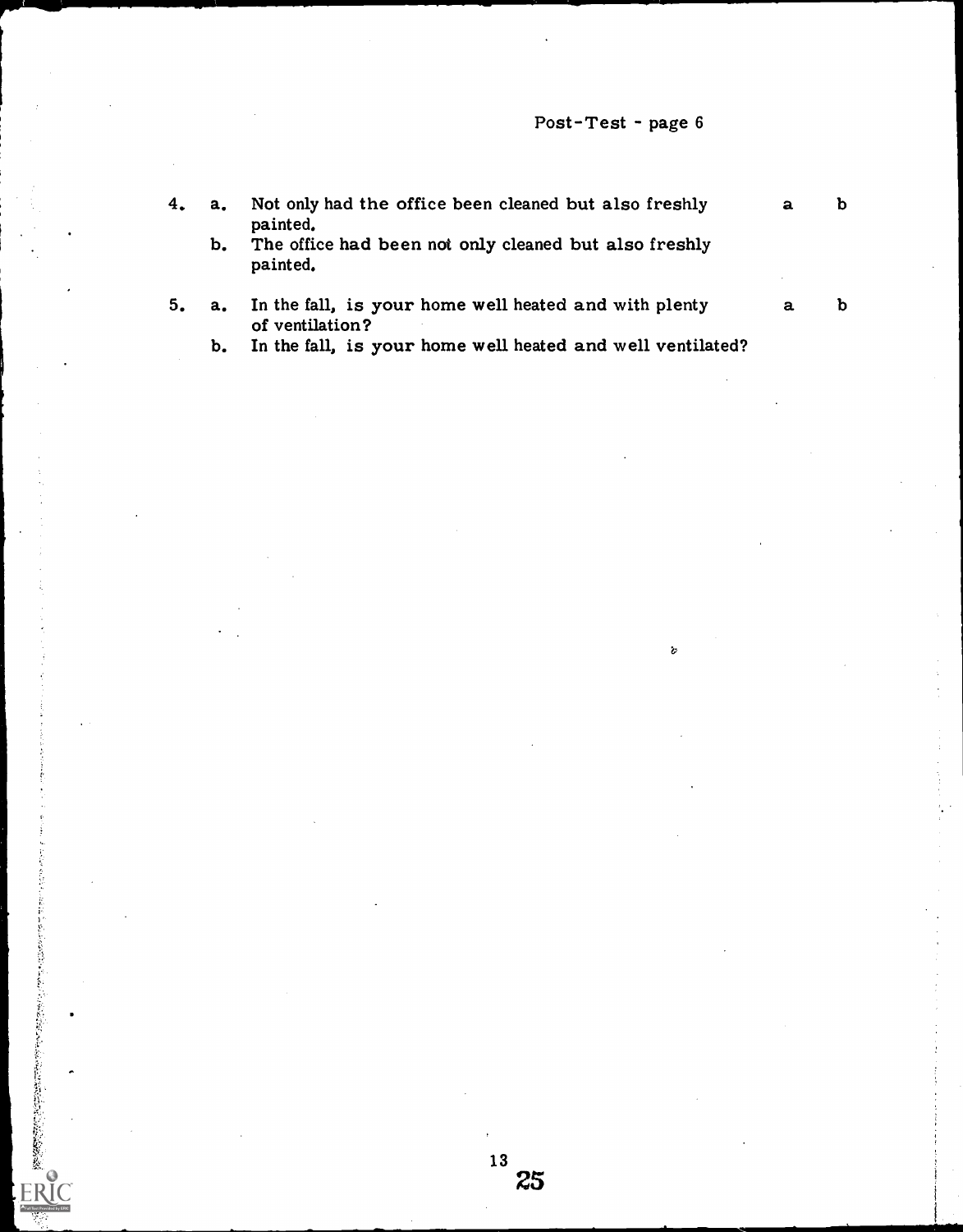#### KEY TO POST-TEST

- I. 1. omit at
	- 2. Every one
	- 3. OK
	- 4. blueprints (one word)

5. are

- 6. sat
- 7. his
- 8. whose
- 9. any
- 10. OK
- II. 1. U
	- 2. U
		- 3. C
		-
		- 4. C
		- 5. U
		- 6. U
		- 7. U
		- 8. C
		- 9. U
		-
		- 10. C

z.

III. 1. attention Your close attention to business

2. touch carbon paper An uneven typing touch or inferior carbon paper

 $z$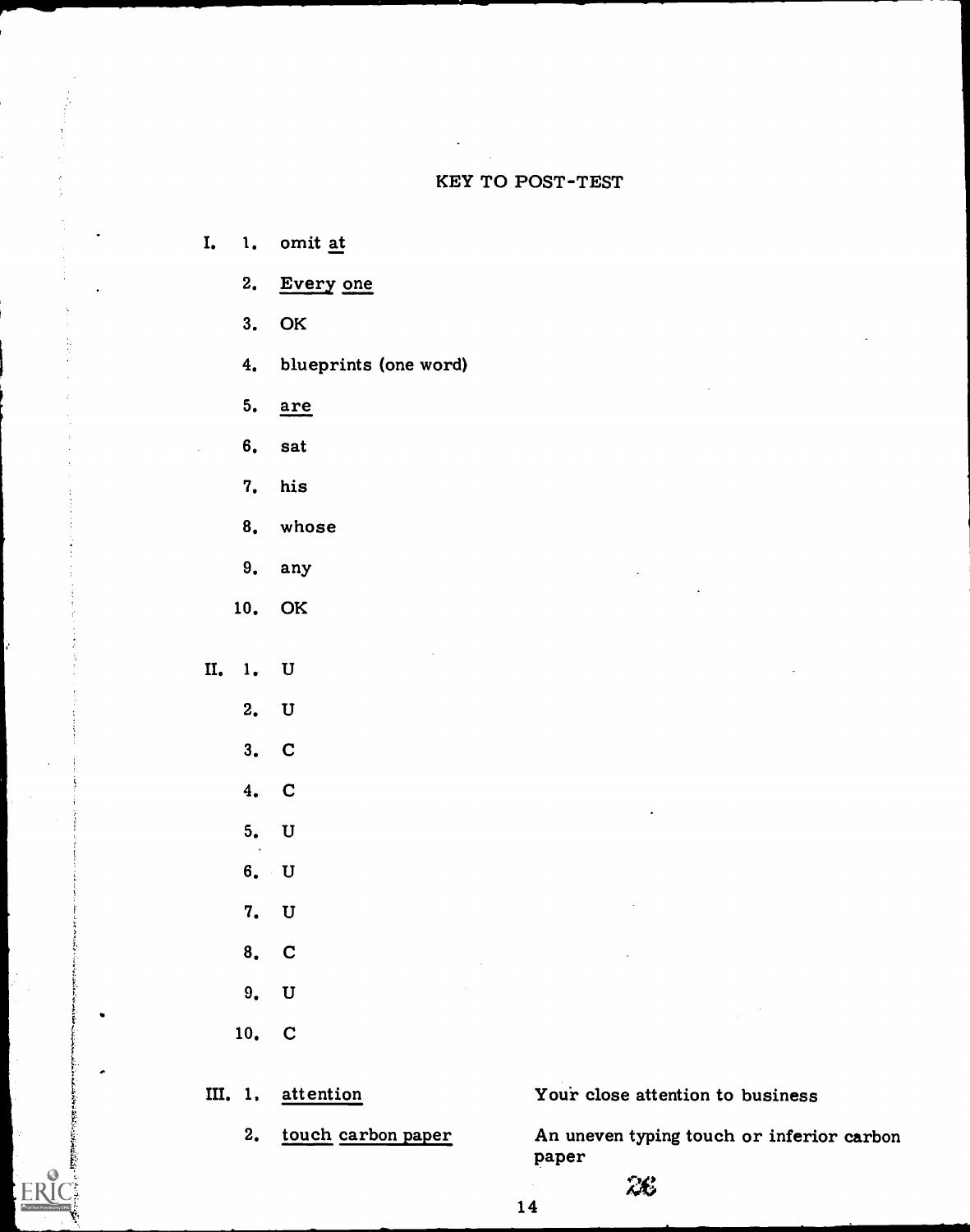3. intelligence work habits Superior intelligence and good work habits

4. Mr. Johns nor Mr. Larsen Neither Mr. Johns nor Mr. Larsen

5. executive The business executive, together with the persons he supervises,

IV. 1. must have been dropped

2. asked

- 3. may be
- 4. has
- 5. have checked

V. 1. valley valleys

- 2. echo echoes
- 3. index (book) indexes
- 4. Adams the Adamses
- 5. turkey turkeys
- VI. 1. boys'
	- 2. OK
	- 3. their; they' re
	- 4. Stewarts'
	- 5. editor-in- chief' s

VII. 1. him

 $\bullet$ 

- 2. OK
- 3. she

27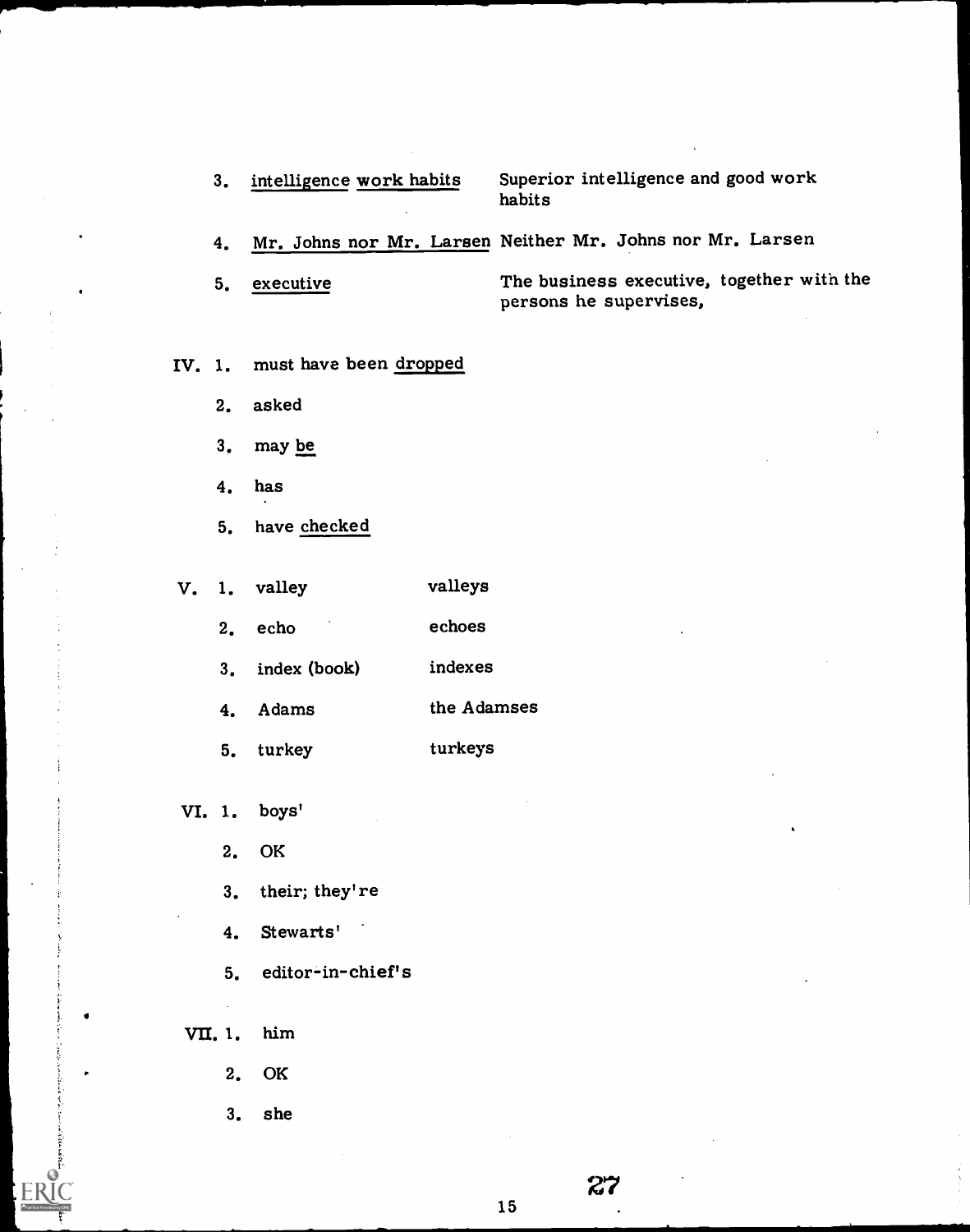- 4. they
- 5. us
- VIII. 1. has
	- 2. were
	- 3. OK
	- 4. is
	- 5. are
	- IX. 1. Circle a larger
		- 2. Circle a most trustworthy
		- 3, Circle a more
		- 4. Circle b any other
		- 5. Circle b up-to-date
	- X. 1. Circle a easy
		- 2. Circle a belligerent
		- 3. Circle b comewhat
		- 4. Circle b really
		- 5. Circle b Almost
	- XI. 1. Circle b with

 $\bullet$ 

- 2. Circle b to
- 3. Circle a beside
- 4. Circle b from
- 5. Circle b With

28